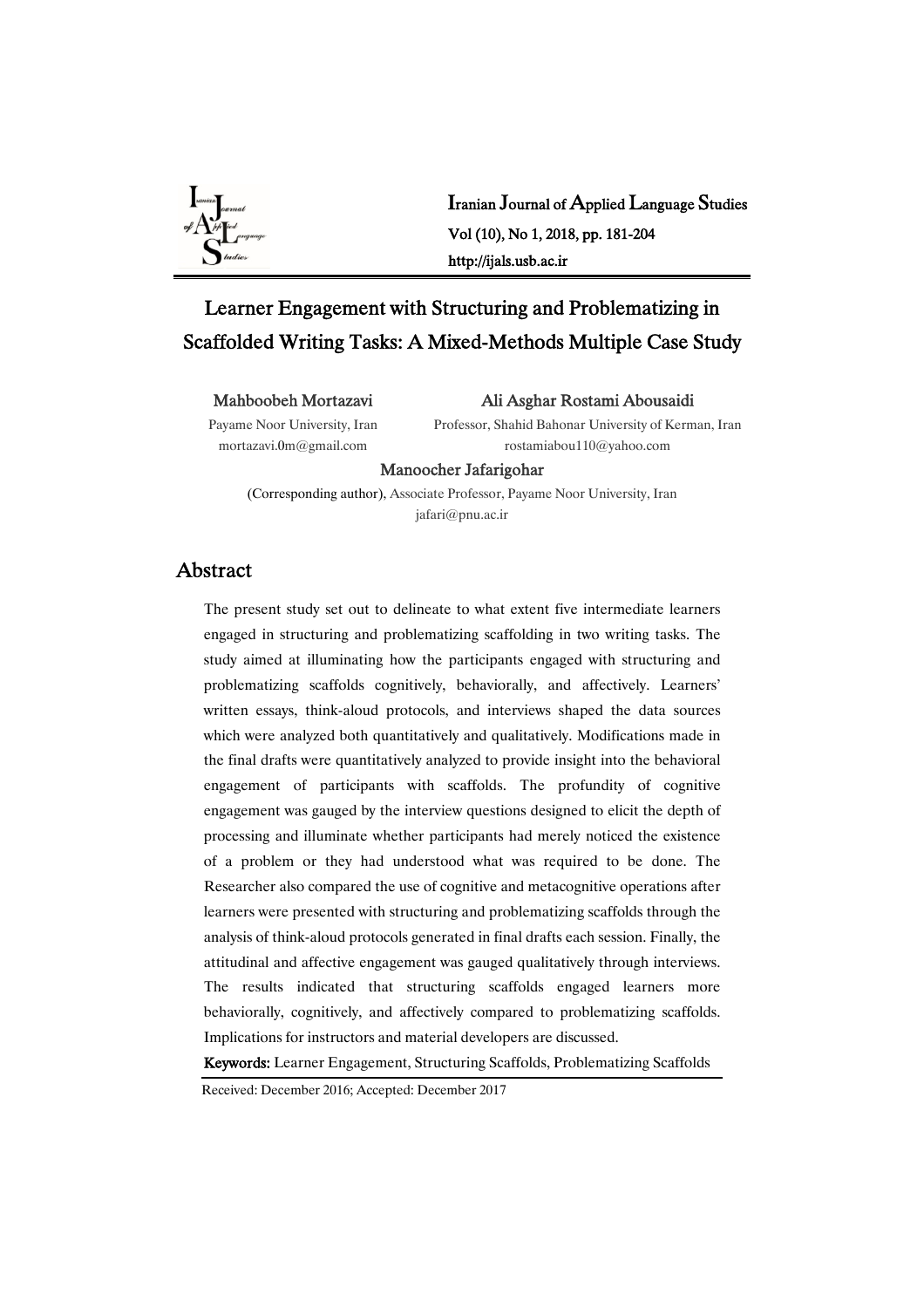## 1.Introduction

In recent years, active learner engagement has turned into a major concern for instructors and policy makers and a popular research area for researchers and its absence has been reported to be concomitant with low achievement (Fredricks, Blumenfled, & Paris, 2004). Foreign language teachers have also been seeking ways to prompt and maintain language learners' engagement during instruction and feedback provision. Yet learner engagement with feedback has not been adequately addressed in the context of foreign or second language learning as most studies centering around feedback have targeted to probe into its impact on subsequent production (Han & Hyland, 2015).

Only recently has Ellis's (2010) multi-dimensional perspective on learners' reaction to feedback stirred research into engagement with oral/written feedback. Arguing that learning outcome is mediated by the level at which learners engages with the feedback they receive, in a componential framework for corrective feedback Ellis defines learner engagement as the ways in which learners react to corrective feedback. This framework acknowledges three dimensions namely, cognitive, behavioral, and affective/attitudinal for the ways learner engagement with feedback can be explored. Cognitive engagement implies "how learners attend to" the feedback they are provided with (Ellis, 2010, p. 342). It encompasses three sub-components: a) depth of processing (noticing vs. understanding), b) metacognitive operations, and c) cognitive operations. The behavioral engagement refers to learners' uptake reflected in the revisions made after the feedback. The two sub-components of this type of engagement are a) revision operations triggered by the feedback, and b) observable strategies deployed to improve the accuracy. Finally, attitudinal engagement is pertinent to changes in attitude and affective factors brought about as the result of the feedback. Feedback provoking more constructive and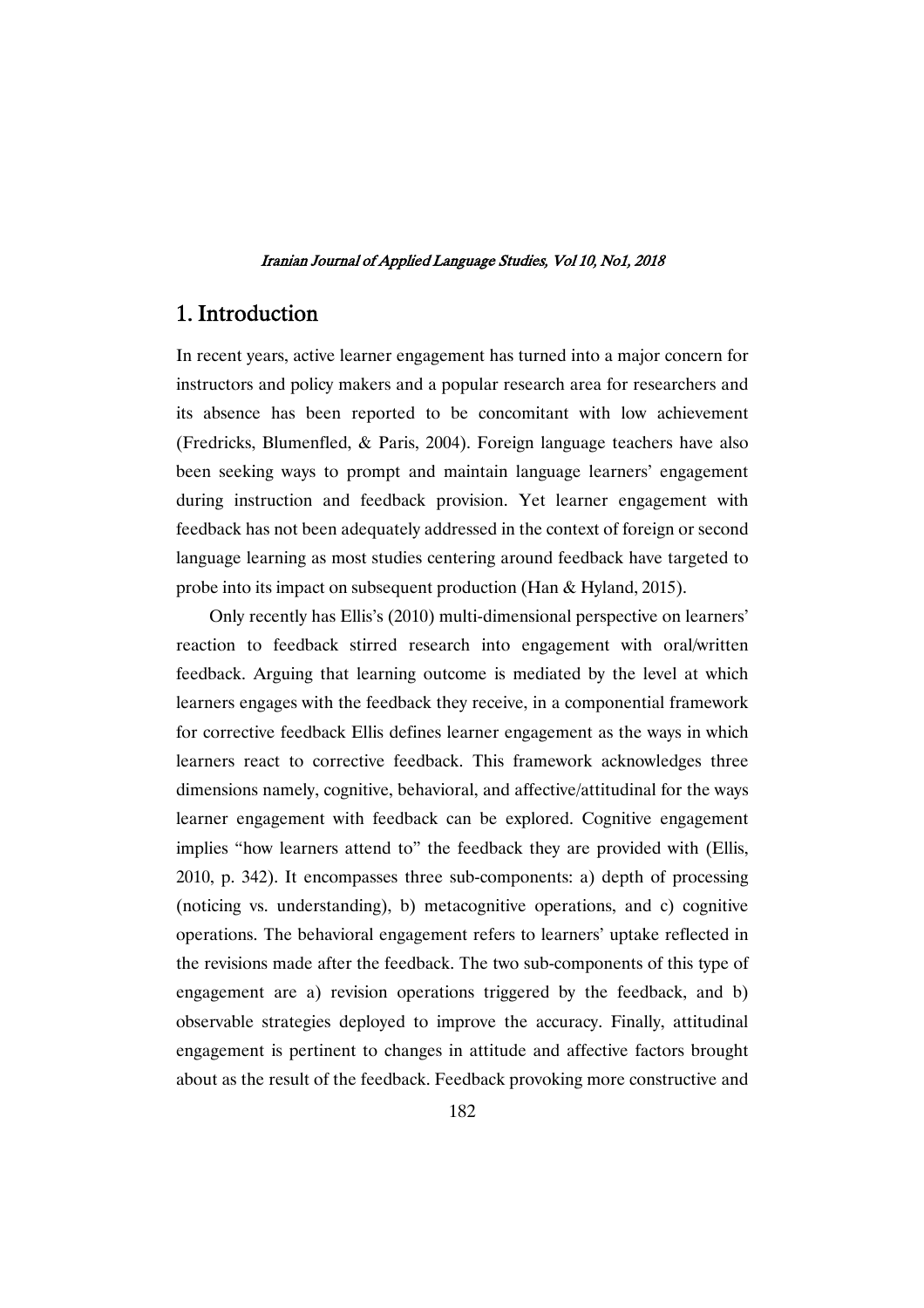encouraging sentiments is believed to engage learners more attitudinally (Ellis, 2010).

The framework has been reported to be commensurate with the sociocultural perspective of learning as it recognizes the fact that individual and contextual factors can mediate the ways an individual engages with feedback (Han & Hyland, 2015). The socio-constructivist model of learning was set forth by Vygotsky (1978), who iterates that the appropriate amount of help should be provided for learners to enable them to progress on their own without the aid. Such support, Vygotsky notes, should be gradually dismantled as learners' competence increases. Since scaffolding, a central element in socio-cultural theories has been identified as a type of corrective feedback (Finn & Metacalfe, 2010), the three-component framework promulgated by Ellis (2010) shapes and has been selected as the basis for this study. In fact, engagement with feedback, in this study, is permeated to encompass the way learners cognitively, behaviorally, and attitudinally react to and involve with scaffolds.

Wood, Bruner, and Ross's (1976) ideas on one-on-one interaction resulting in learning along with Vygotsky's (1978) socio-constructivist model of learning gave rise to the introduction of the term "scaffolding" into educational contexts. Wood et al. contended that learning requires one-on-one interactions with a more knowledgeable or more skillful peer who is to provide the less knowledgeable or skillful one with support. Effective scaffolding results in the internalization of the knowledge, concepts, and skills in line with any instructional goal (Bruner, 1984).

Reiser (2004) identifies two scaffolding mechanisms through which a myriad of scaffolding techniques support and benefit learners. He points out that all scaffolding means and strategies are aimed at either diminishing the task load and facilitating the process if task accomplishment or making the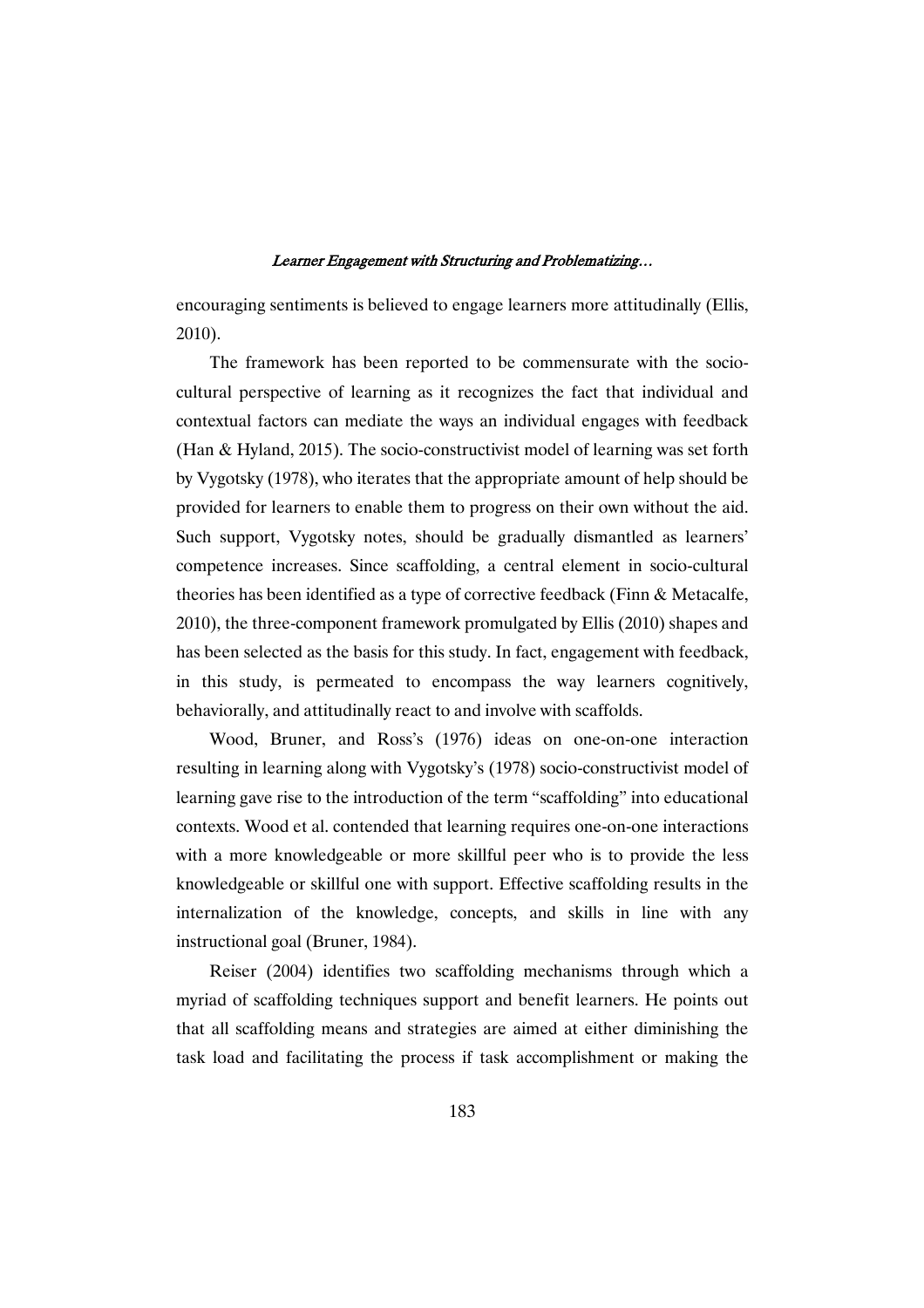learner grapple with the significant points and bringing those aspects to the learner's attention. To him, the techniques classified under the umbrella term of the structuring mechanism are aimed at reducing the complexity of difficult tasks by providing additional structure to the tasks. Providing directions and models, narrowing choices, helping the learners to decompose a task and organize their work, assisting them to recognize important goals to pursue, and guiding them to monitor the learning process and the achievement of goals by helping them keep track of their plans and monitor their progress are among ways to structure the tasks (Reiser, 2004). The *problematizing* mechanism, on the other hand, entails techniques which "make some aspects of students' work more problematic in a way that increases the utility of the problem-solving experience for learning" (Reiser, 2004, p. 287).

One arena in which scaffolds are needed to expedite the internalization of knowledge and skills is writing in another language, a multifaceted and intricate problem-solving activity (Flower & Hayes, 1981) that entails cognitive, affective and metacognitive aspects (Hidi & Boscolo, 2006). Scaffolds can benefit learners making attempts to accomplish the grueling and complicated task of writing in another language.

Literature is replete with evidence on the usefulness of scaffolds in different aspects of the writing skill. Scaffolds could reportedly promote learners' journal writing skills (Lai & Calandra, 2010), the transferability of genre-based knowledge in writing (Mortazavi, Jafarigohar, & Rouhi, 2017), and self-regulatory and essay writing skills (Mortazavi, Jafarigohar, Rouhi, & Soleimani, 2016). However, the way and extent to which scaffoldees engage with scaffolds in writing tasks have not been previously studied. Yet engagement is a determining factor in the extent to which learners benefit from the offered feedback (Ellis, 2010), and thus knowing what type of scaffolds can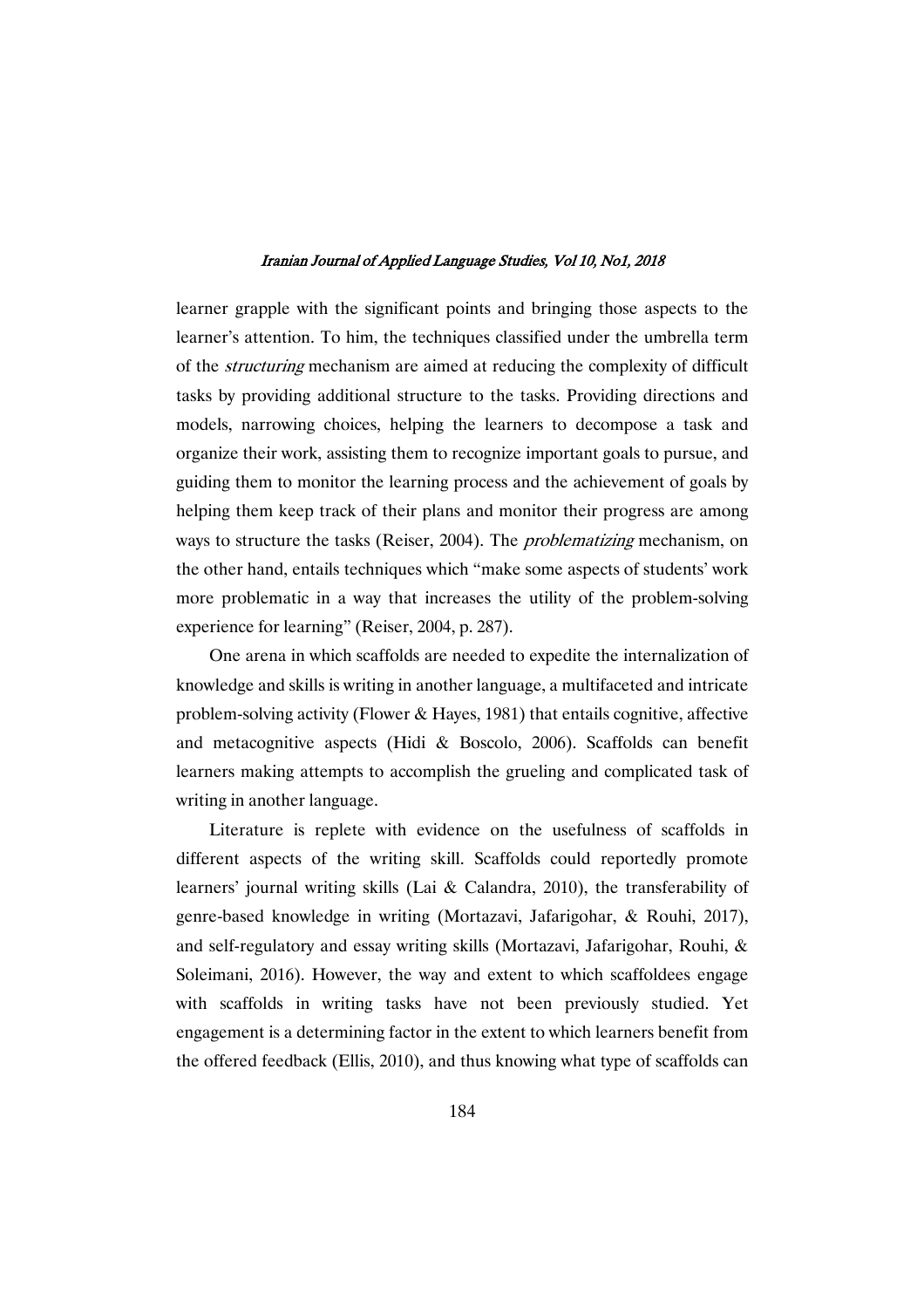lead to more profound learner engagement can shed lights into what scaffolding tools and techniques can benefit learners. Knowing how the engagement with scaffolds can be affected and mediated by their nature can affect instructors' decisions pertaining to the choice of scaffolds. In addition, Hyland (2010) calls for more research into the learners' engagement with feedback introducing it as an under-researched area. Hence, the present study sets out to examine how the type of scaffolds (structuring or problematizing) can trigger learners' cognitive, affective, and behavioral engagement with the scaffolding technique. Han and Hyland (2015) reported that engagement with feedback may vary across individuals; therefore, the present study did not restrict itself to the examination of a single case and instead scrutinized the engagement of multiple cases with scaffolds. The study sought to find the answers to the following question: Do learners engage more cognitively, behaviorally, and attitudinally with a specific type of scaffolds?

## 2.Method

This study reports a multiple case study employing both qualitative and quantitative data to investigate the levels at which five learners engage cognitively, behaviorally, and attitudinally with structuring and problematizing scaffolds when engaged in the process of writing narrative and argumentative essays in four writing tasks. Narrative writing is the simplest mode of writing, which requires the learners to narrate an event or to tell a story (Richards & Schmidt, 2010). Argumentative writing which necessitates developing ideas and organizing them into logical, convincing arguments, however, is one of the most challenging types of writing for learners (Hyland, 1999). To better probe into the ways scaffolds are processed by leaner's and to make sure the results would not be affected by the amount of energy excreted to deal with the text type, in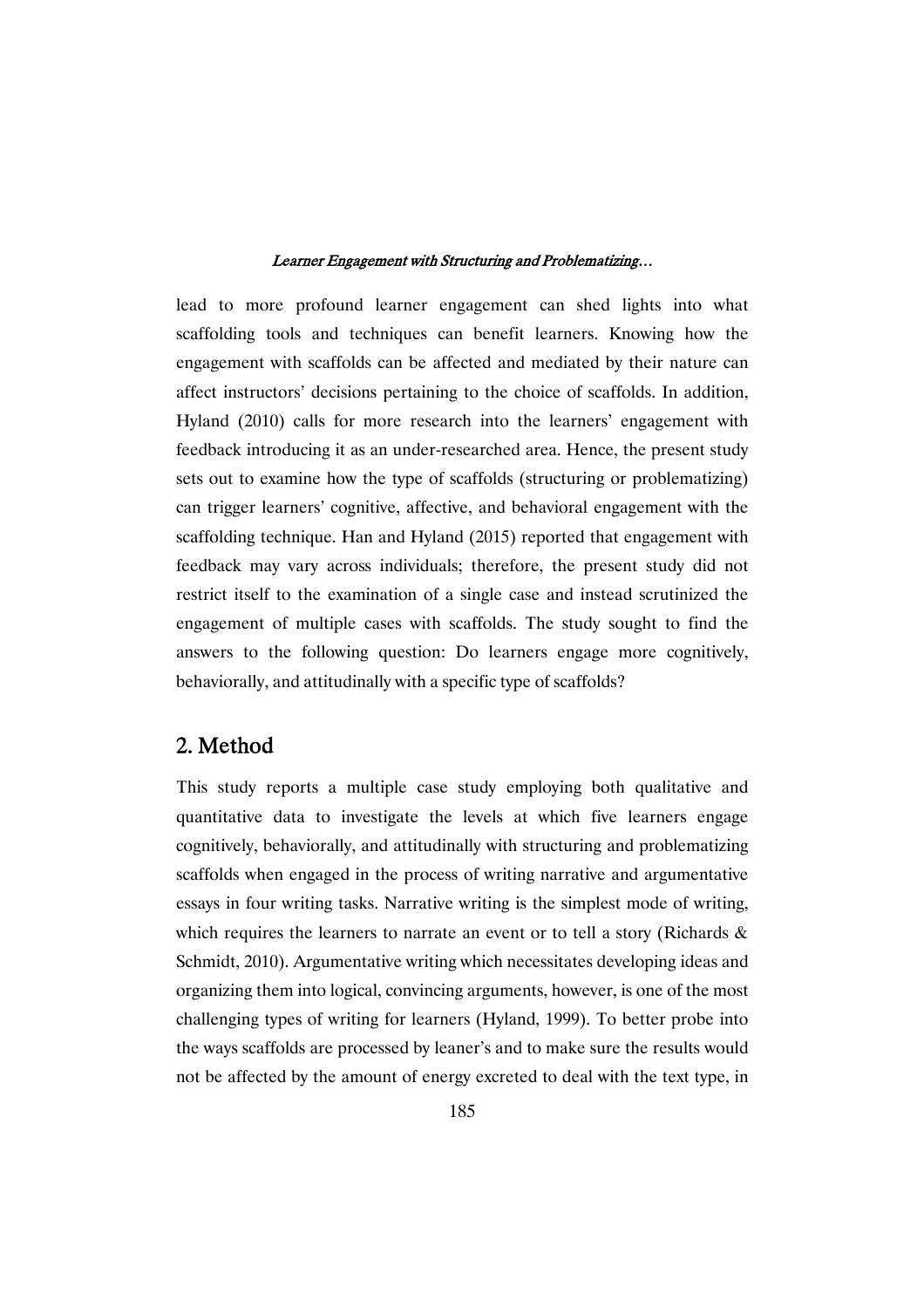this study, the researchers examined how learners engaged with scaffolds in these types of writing which are considered to be of different levels of difficulty for learners.

### 2.1. The Context and Participants

The data collection episode took place in a language institute in Iran. To ensure the homogeneity of participants in terms of proficiency, the researchers made use of the Oxford Placement Test (OPT) which was administered to 78 female Intermediate learners of English. From among 57 learners who scored one standard deviation from the mean  $(M=105, SD=4.54)$ , five were randomly selected as the participants of this case study. Their age ranged from 16 to 22  $(M=17.13, SD=4.67)$  and had all enrolled in a general English course with a focus on the four main language skills. For the purpose of this study, the five learners were offered to participate in a free 4-session writing course, which they all consented to attend. The sessions, each of which lasting for 90 minutes, were taught by one of the researchers and included scaffolded writing.

## 2.2.Procedure

During the treatment, which included 4 sessions, the five participants were asked to write two narrative and two argumentative essays in two drafts. During the first two sessions, learners were required to write a narrative and an argumentative essay while being provided with problematizing scaffolds. The third and fourth sessions were, on the other hand, dedicated to the provision of structuring scaffolds as learners engaged in writing two drafts of other narrative and argumentative essays.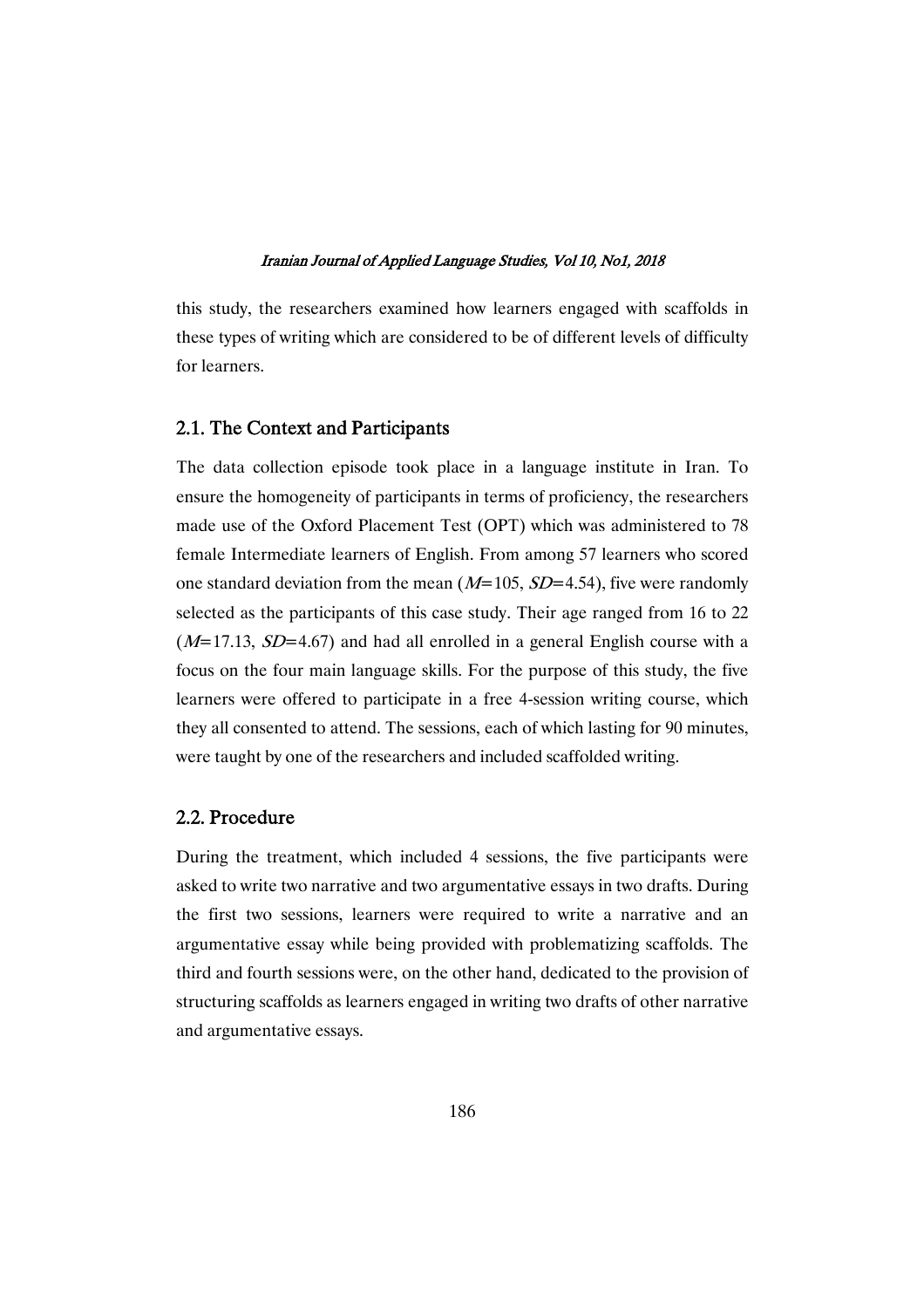In the first and second sessions, participants were presented with problematizing scaffolds. In the first session, problematizing scaffolds were offered to learners as they engaged in picture-cued narrative writing. Following Reiser's (2004) theoretical suggestions and Jafarigohar and Mortazavi (2017), and Mortazavi et al.'s (2016) operationalization of problematizing scaffolds in the context of teaching writing in another language, problematizing scaffolds were operationalized as the provision of question prompts devised to elicit explanations pertinent to decisions as to the to-be-taken steps. At the outset of the session, the participants were asked to use four pictures to write a narrative. Then, the researchers provided the learners with problematizing scaffolds on the prompt sheet which contained 15 prompts eliciting decisions such as how to start the essay, how to employ time expressions and what tense to use. Not being obliged to articulate their answers to the prompts, participants were asked to think about the answers to the problematizing prompts. They used the same picture cues to produce their final drafts of the narrative essay writing task. They were also asked to think aloud, for which they received a brief training. Including explanations and models about how to verbalize thoughts while engaged in a writing task, the training lasted for twenty minutes. The learners were asked to record their voices to create think-aloud protocols to be later analyzed.

The second session involved the provision of problematizing scaffolds during an argumentative task. The session began with participants being asked to generate an argumentative essay. The prompt read "Some say cell phones should not be allowed in schools. Others believe students should be allowed to take their cell phones to school. Which group do you agree with? Why?" Then, they were offered 10 scaffolding prompts. Similar to the prompts given in the first session, these prompts elicited steps required to generate the text.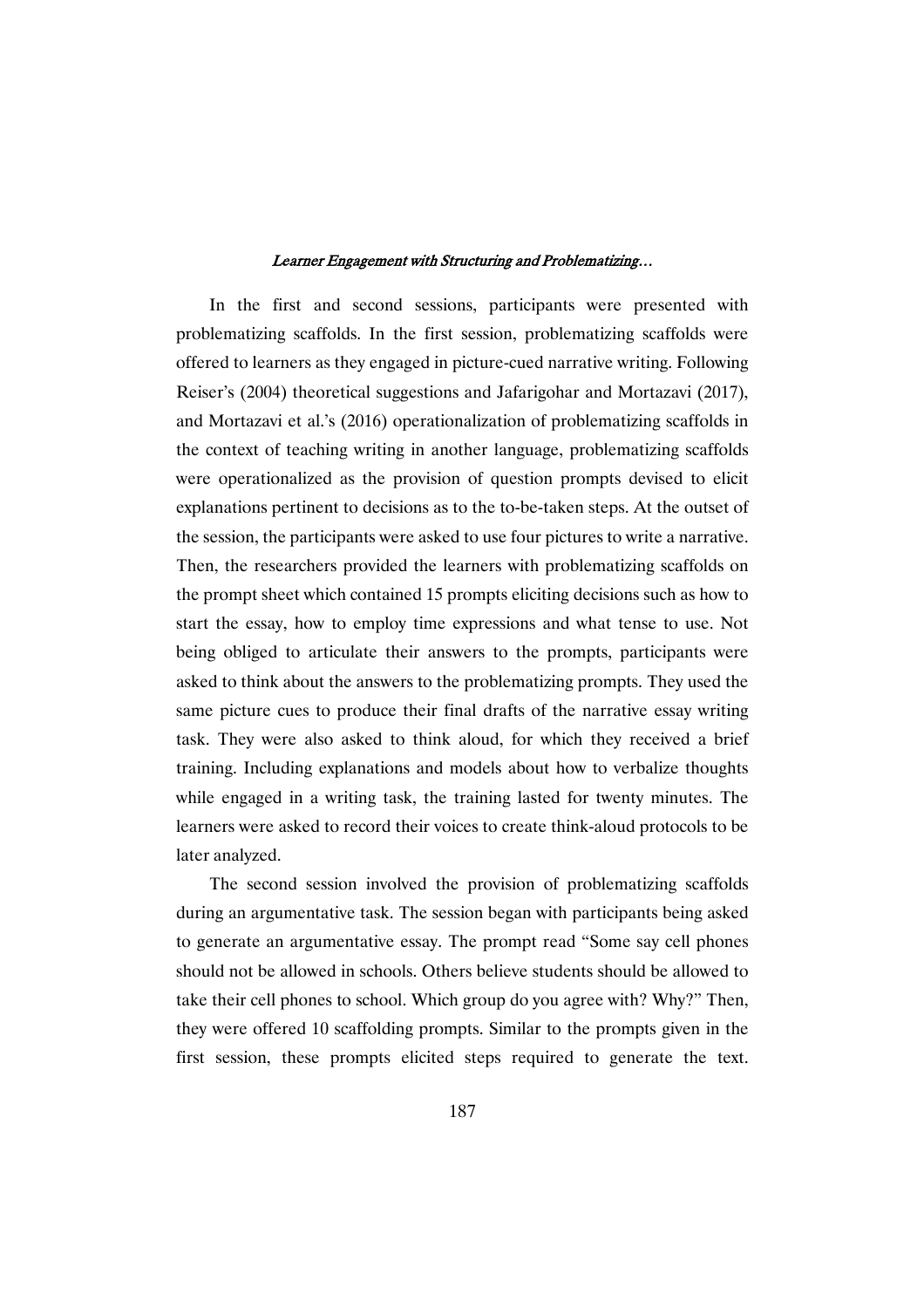Examples of such prompts are "How are you going to start your introduction and have a specific statement of position? How are you going to state your reasons and how many reasons are you going to present?" Learners were asked to think about the answers to the prompts and to produce the final draft of the same argumentative essay while generating a think-aloud protocol.

In the third session, the five learners were provided with structuring scaffolds as they engaged in picture-cued narrative writing. Following Reiser's (2004) postulations and Mortazavi et al. (2016), and Jafarigohar and Mortazavi's(2017) operationalization of structuring scaffolds in the context of teaching writing in another language, structuring scaffolds were offered in the form of explanation regarding linguistic structures, the purpose of the activity provision of a model, as well as directions limiting the choices. Firstly, the participants were provided with a set of 4 pictures and were asked to write a narrative based on the cues individually. This was regarded as the first draft of the narrative essay generated prior to receiving the structuring scaffolds.

Then another set of pictures was pinned to the board the process of using the cues to write a story using the past tenses (past simple, past perfect, and past continuous) and time expressions was modeled. Explanations were also given with regard to the formation and application of the tenses. For the scaffolds to be dismantled, the researcher modeled the process once again with another set of pictures. The explanations were, however, not offered in the second presentation of the picture cues. Next, the learners were given the same set of the pictures they had used to write a narrative at the beginning of the session to think-aloud and produce the final draft of the narrative essay.

In the final session, participants received structuring scaffolds in an argumentative essay writing activity. At the start of the session, learners were required to write an essay on the following topic: "Some say people have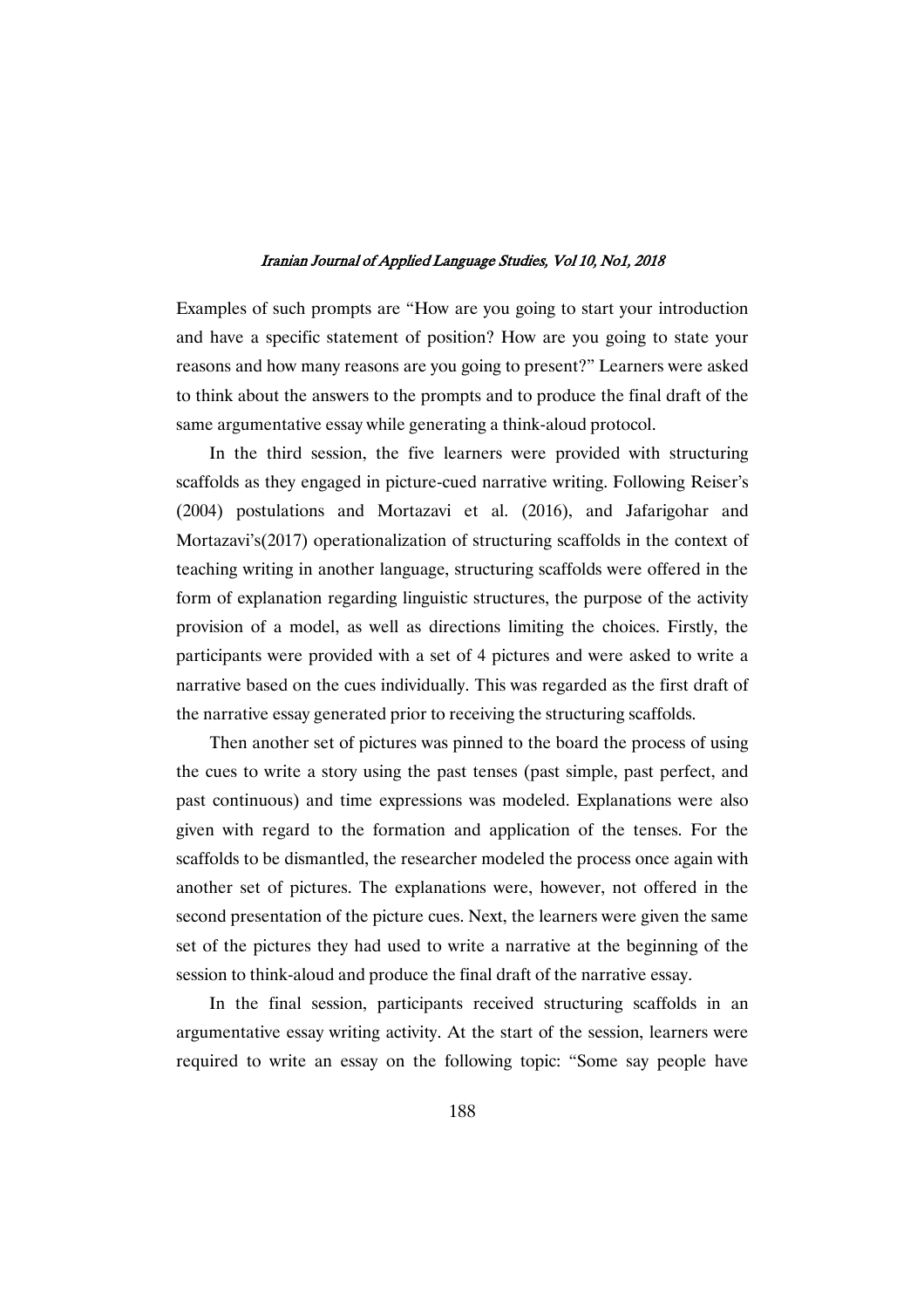become overly dependent on technology. Others believe that there is no harm in using technology too much. Which group do you agree with? Why?" Then, participants were presented with structuring scaffolds through modeling the generation of two argumentative essays and received explanations regarding the reasons for using structures and expressions. When providing scaffolds for the second topic, the researchers merely modeled the construction of an argumentative text. Then, learners were given the opportunity to produce the final draft while thinking aloud and recording their voice.

After each session, the researchers interviewed participants to collect information on their cognitive and attitudinal engagement. Cognitive engagement questions were intended to reveal whether participants had merely noticed the existence of a problem or had understood what remedies were needed. Attitudinal engagement questions illuminated the affective and attitudinal changes as the result of receiving structural and problematizing scaffolds.

### 2.3. Data Collection

Fredricks and McColskey (2012) argue that while behavioral engagement can be perceived through inspecting behavior, emotional and cognitive engagements are not directly observable. Thus, in the study at hand, data pertinent to behavioral engagement were gleaned through scrutinizing and comparing behavioral changes as reflected in modifications made in final drafts. Drafts were analyzed and scores to offer insights into the effect of scaffolds on the relationship between the nature of scaffolds and the behavioral engagement of the scaffoldees. Interviews were, on the other hand, used to probe into the effect of scaffolding type on participants' cognitive and attitudinal engagement with scaffolds. Interviews were transcribed and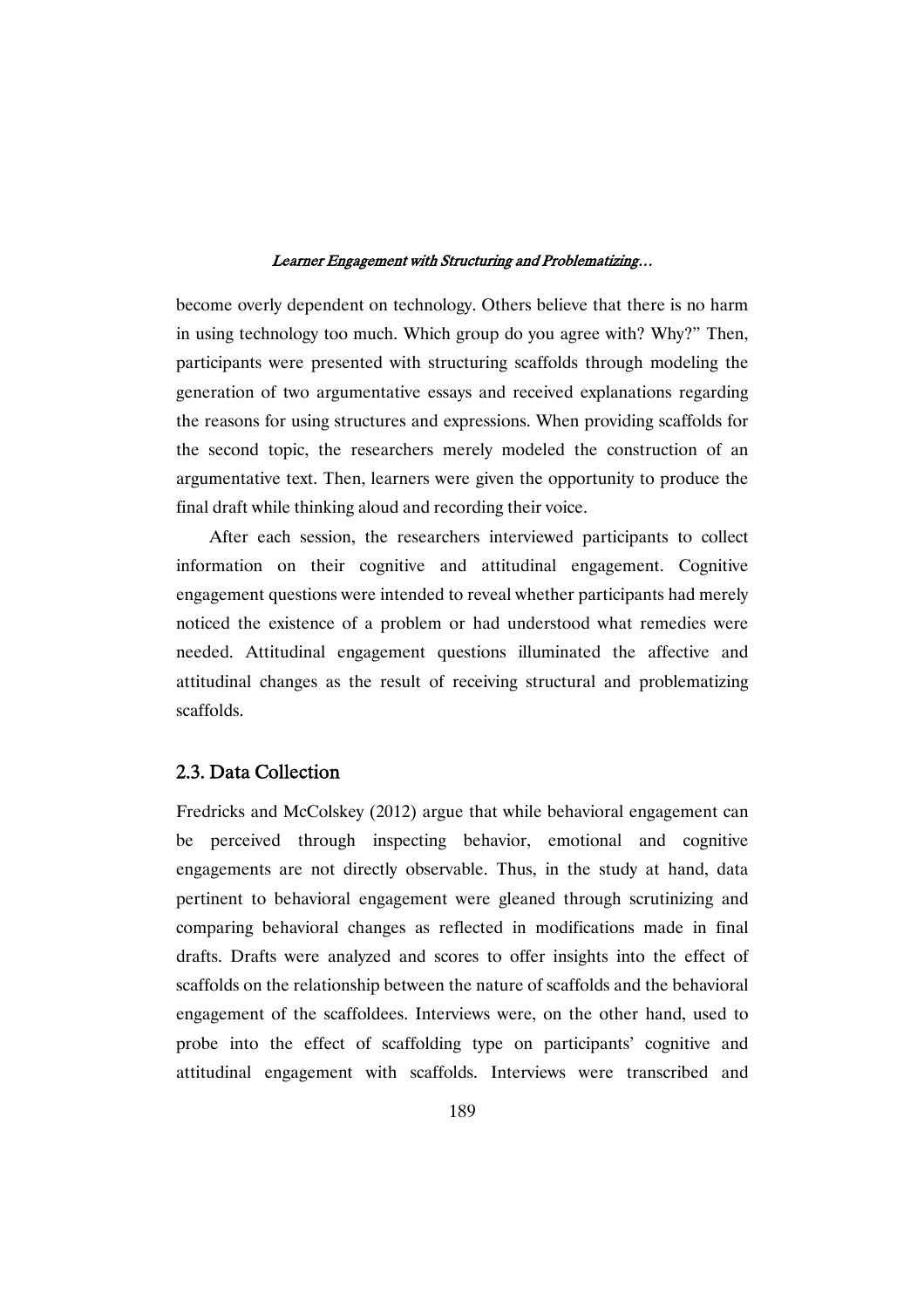qualitatively analyzed to throw lights on the role of the scaffolding type in attitudinal engagement as well as depth of processing as a component of cognitive engagement. Moreover, think-aloud protocols were transcribed and analyzed to help the researchers collected information on the use of cognitive and metacognitive operations as components of cognitive engagement.

## 3. Data Analysis and Results

## 3.1. Behavioral Engagement

To quantitatively analyze learners' drafts, the researchers identified errors in all four drafts. To confine the focus of the study to the elements highlighted in the scaffolds, for narrative essay first draft errors pertaining to verb tense and time expressions were focused and other types were excluded from the analysis as the scaffolds did not target them. Then the erroneous structures/phrases in the first draft were cross-linked to the ones in the final draft. The learner received a point if he had eradicated the error or substituted it with a correct form. In the argumentative essays, both first and final drafts were analyzed using the argumentative essay rubric proposed by Elson  $(2011)$  (Min=5, Max=20). This rubric assesses learners' argumentative writing in terms of the argument, logical presentation of viewpoint, style, and handling of topic, conclusion, and grammar and spelling on a scale of 1 to 4. Their first draft scores were subtracted from the one they gained in the final draft, and the result comprised their argumentative essay score.

Scores gained in the two essays written in the first and second sessions were tallied and generated participants' total score for the problematizing scaffolds. In a similar vein, their total score for the two essays written in the third and fourth sessions was also calculated and regarded as their structuring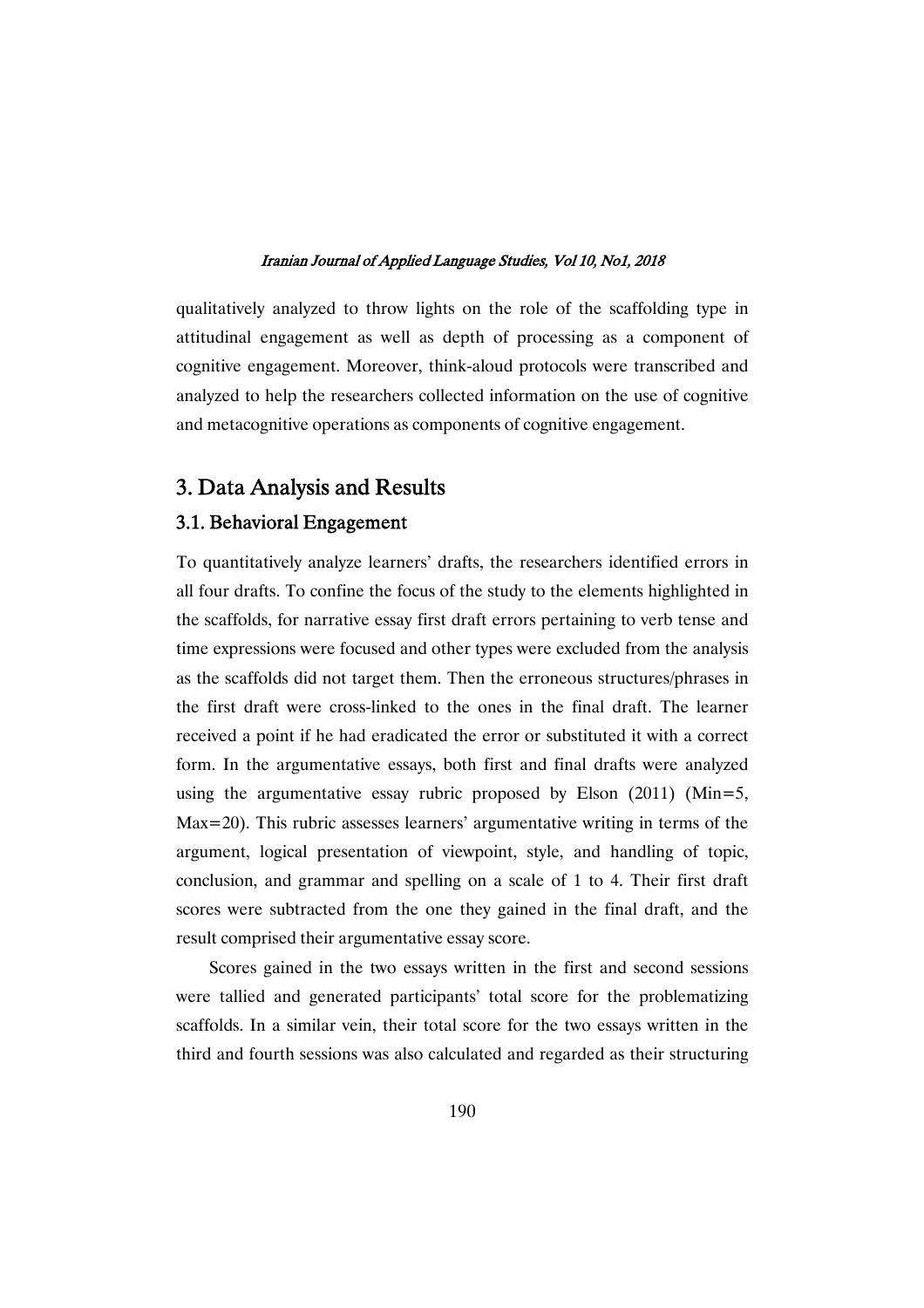scaffolds total score. These structuring and problematizing scores were compared to provide evidence as which kind of scaffolding mechanisms triggered more behavioral engagement in the learners. A parametric t-test for dependent samples was employed to compare the two set of scores. Table 1 displays descriptive statistics for essays written when participants benefited from structuring and problematizing scaffolds.

| Table 1. Descriptive Blatistics for Denavioral Engagement |    |      |      |                 |
|-----------------------------------------------------------|----|------|------|-----------------|
|                                                           | N  | Mean | SD.  | Std. Error Mean |
| Structuring                                               | 10 | 8.20 | 2.48 | .78             |
| Problematizing                                            | 10 | 4.20 | 1.75 | .55             |

Table 1. Descriptive Statistics for Rehavioral Engagement

As illustrated in Table 1, learners made more revisions having received structuring scaffolds ( $M=8.40$ ,  $SD=2.48$ ). To discover whether the difference is statistically significant, the researchers ran a t-test the results of which are depicted in Table 2.

Table 2. One-sample t-test to Compare Revisions after Problematizing and **Structuring Scaffolds** 

|                            |       | Sig. (2-tailed) |
|----------------------------|-------|-----------------|
| Structuring/Problematizing | 10.43 |                 |

As it can be seen in Table 2, the mean difference between the structuring  $(M=8.40, SD=2.48)$  and problematizing scaffolds  $(M=4.20, SD=1.75)$  was found to be significant  $t(4)=10.43$ ,  $p<.05$ , indicating that having received structuring scaffolds, participants were able to make more revisions in their papers. To delve more deeply into the impact of each scaffolding mechanism on the behavioral engagement of the participants with the scaffolds, the researchers examined the effect of the nature of scaffolds on each mode of writing separately.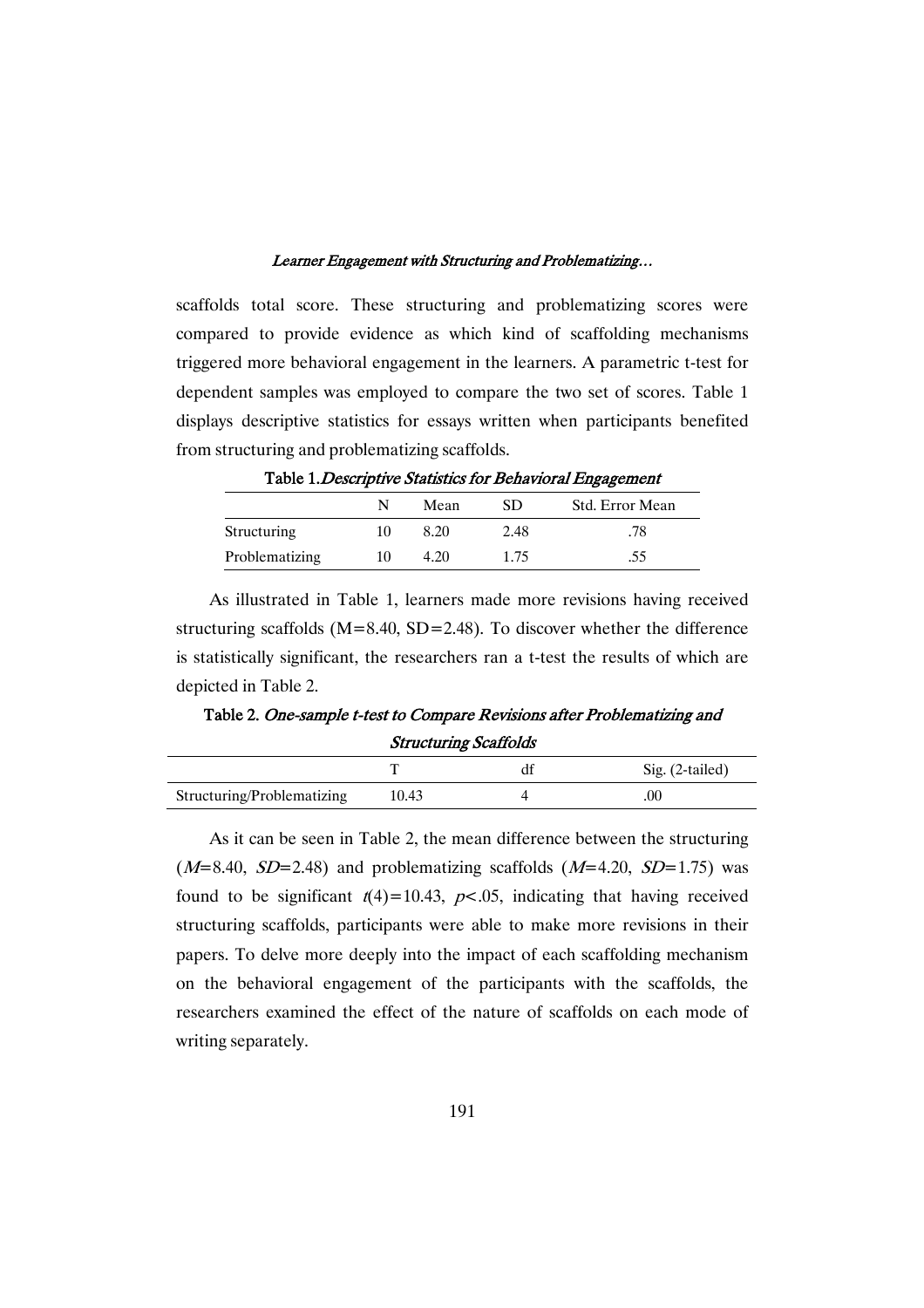The results of the t-test run on narrative papers revealed that the mean difference between structuring and problematizing scaffolds was statistically significant,  $t(4)=10.10$ ,  $p<.05$ , with the structuring scaffolds ( $M=9.80$ ,  $SD=$ 2.16) being more effective than problematizing scaffolds  $(M=5.60, SD=1.14)$ in resulting in behavioral engagement reflected in second draft modifications.

In the same vein, when argumentative papers were analyzed, the results of the t-test rendered the mean difference between structuring and problematizing scaffolds statistically significant,  $t(4)=8.82$ ,  $p<.05$ . The results indicated that having been offered structuring scaffolds  $(M=6.60, SD=1.67)$ , the participants made more changes in their drafts compared to the times they received problematizing scaffolds  $(M=2.80, SD=.83)$ .

## 3.2. Cognitive Engagement

The second section of data collection and analysis was comprised of the analysis of the interviews after each writing session so that the passage of time would not affect the quality and accuracy of participants' explanations. The interview encompassed two sets of questions one of which was aimed at addressing the depth of processing as a sub-section of cognitive engagement and whether participants had noticed the existence of a problem and the need to make improvement or they had understood what the required changes were.

Questions were tailored for each participant and designed on the basis of the observable changes in their final drafts and also the errors they had failed to eliminate. In this section of the interview, which lasted between 20 to 30 minutes for each participant, they were presented with the two drafts they had generated in each writing task, with the erroneous sections in the first draft and the modified parts in the final one having been highlighted by the researchers.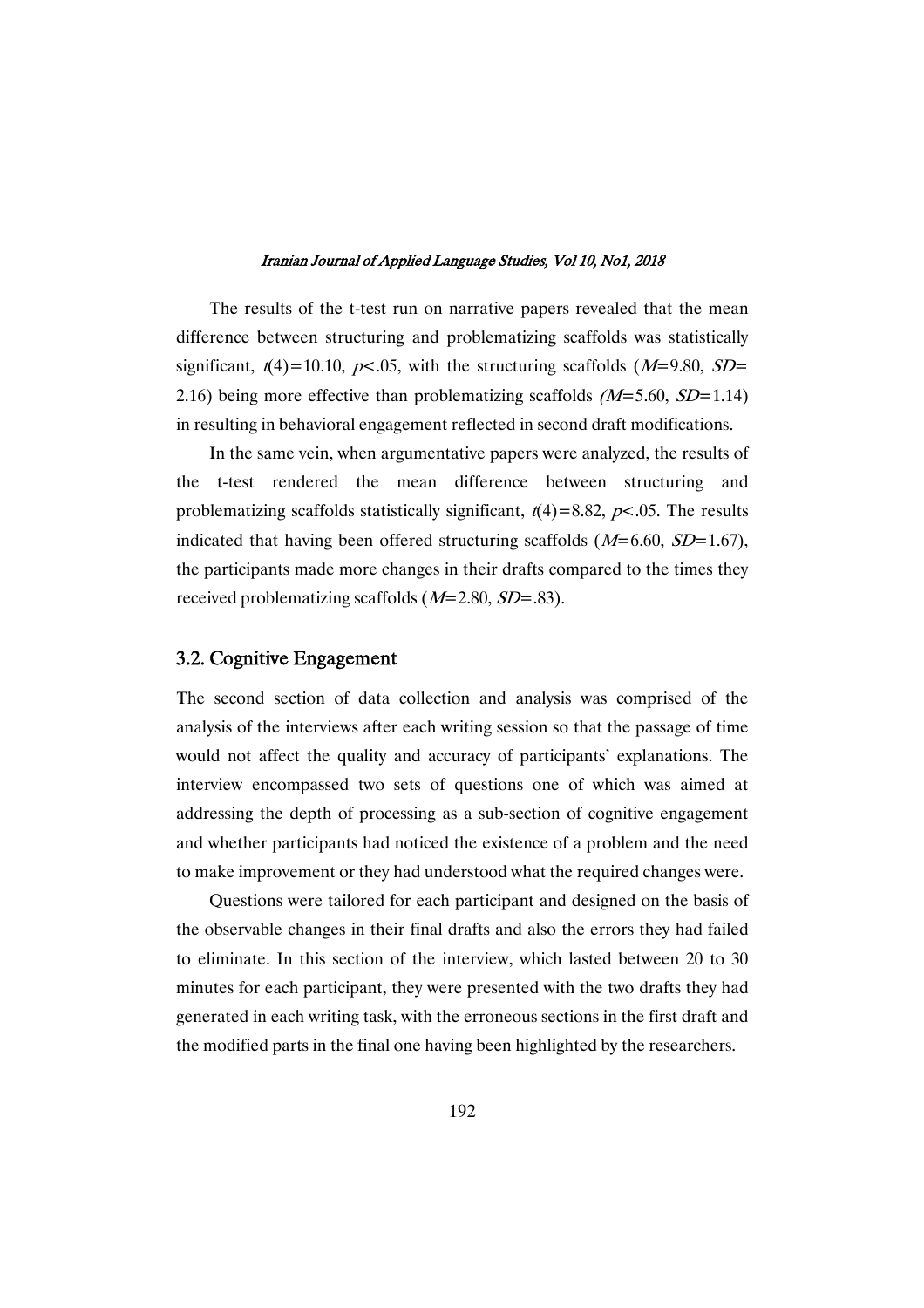Each participant was given 5 minutes to read the two drafts and was then asked to answer the researchers' questions. The questions were designed to attract the learner's attention to their mistakes and learners were asked if having received scaffolds they had gained awareness of the existence of the flawed section and if they had been able to think of solutions and generate the correct form.

### 3.2.1. Narrative Writing

Participants were presented with the highlighted errors in their first drafts and were asked to state which errors had they been able to spot when reviewing the first draft to write the final one. They were also asked which of the detected erroneous phrases/sentences they knew how to modify correctly. The instances were marked by the researchers for calculating the percentages. The result of the interview of the first session in which participants had been offered problematizing scaffolds revealed that participants were able to notice between 40 to 65% of their tense related errors in their final drafts and in about 50% of the cases managed to correct the detected problems.

The results of the third session interviews, on the other hand, revealed that more cases had been noticed by the same participants when they were asked to revise their drafts having been given structuring scaffolds. Out of the five participants, four exhibited deeper levels of cognitive engagement with structuring scaffolds as they stated they could more easily detect the problem and understand how to alter the sentence to eradicate the problem. They reported that they had managed to spot more than 70% of the mistakes in the first drafts having received the structuring scaffolds. When these participants were asked what measures they had taken to remove the problem, they replied they could also come up with the ways the structure was to be modified in more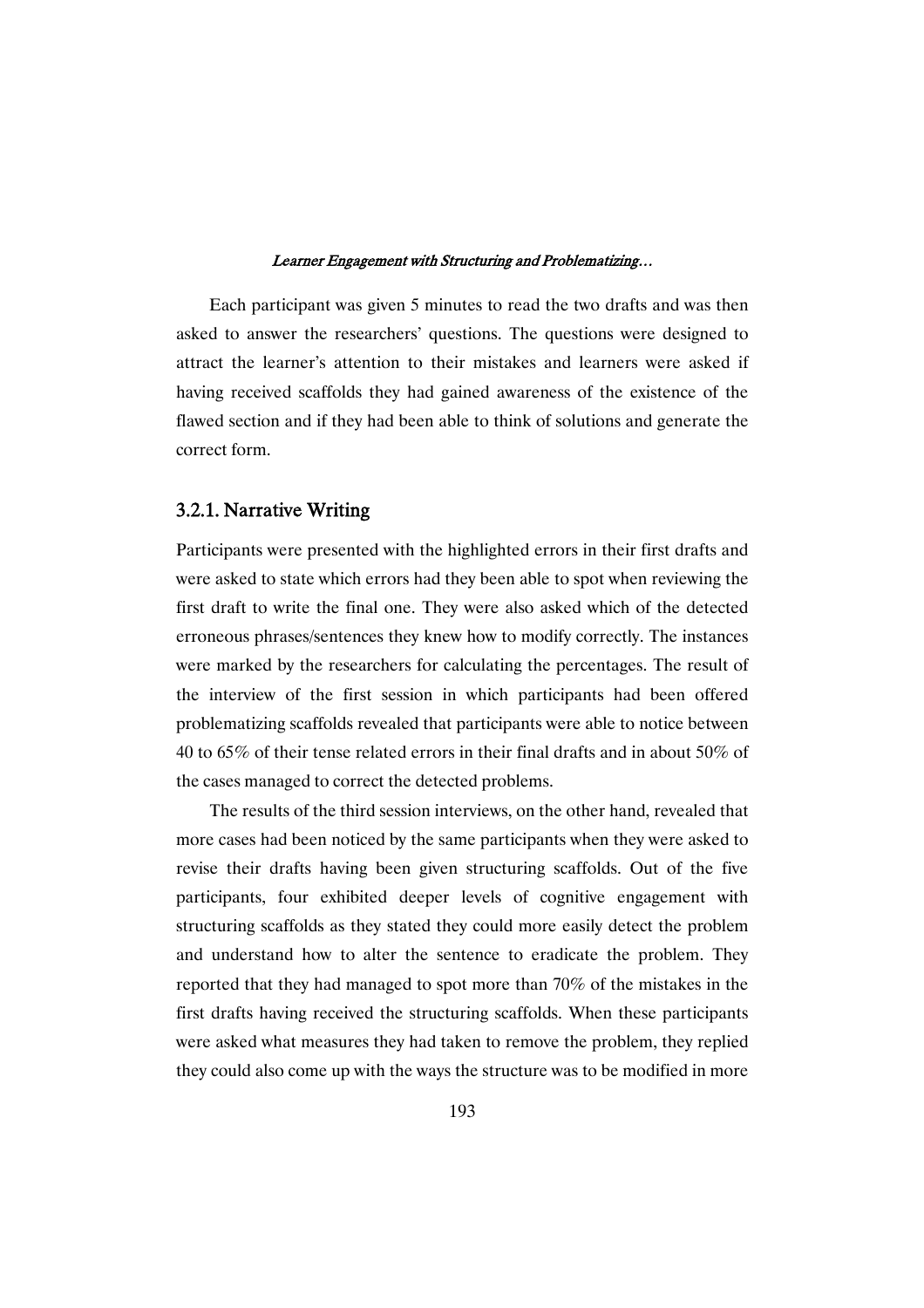than 60% of the cases. In some cases, however, they reported an inability to find a way to correct the erroneous part and had hence left it unrevised. Table 3 shows the cognitive engagement of participants with problematizing and structuring scaffolds in the narrative writing reflected in the percentage of the noticed and corrected errors.

| Participant    | Percentage of the Spotted Errors |                | Percentage of the Corrected Errors |                |
|----------------|----------------------------------|----------------|------------------------------------|----------------|
|                | (Noticing)                       |                | (Understanding)                    |                |
|                | Structuring                      | Problematizing | Structuring                        | Problematizing |
|                | 71.42%                           | 54.54%         | $60\%$                             | 58.04%         |
| $\mathfrak{D}$ | $80\%$                           | $46.15\%$      | 70%                                | 32.36%         |
| 3              | 76.83%                           | 64.79%         | 73.02%                             | 45.07%         |
| 4              | $80\%$                           | 57%            | $85\%$                             | 52.42%         |
| 5              | 43%                              | 42%            | 35.47\%                            | 32.36%         |
| Total mean     | $70.25\%$                        | 52.89%         | $60.69\%$                          | 44.05%         |

Table 3. Cognitive Engagement with Scaffolds in Narrative Tasks

T-tests revealed significant differences between structuring and problematizing scaffolds in terms of drawing participants' attention to the flawed phrases (noticing),  $t(4)$ =9.86,  $p$ <.05, and assisting them in finding ways to eradicate the problem (understanding),  $t(4)=8.69$ ,  $p<.05$ , with structuring scaffolds demonstrating an advantage in engaging learners cognitively.

### 3.2.2. Argumentative Writing

To assess the cognitive engagement of participants with the two scaffolding mechanisms when writing argumentative papers in the third and fourth sessions, the researchers had marked the sections in which arguments were insufficiently presented, the stance was not convincingly presented in a rational way, and a grammatical mistake could be found. Participants were then asked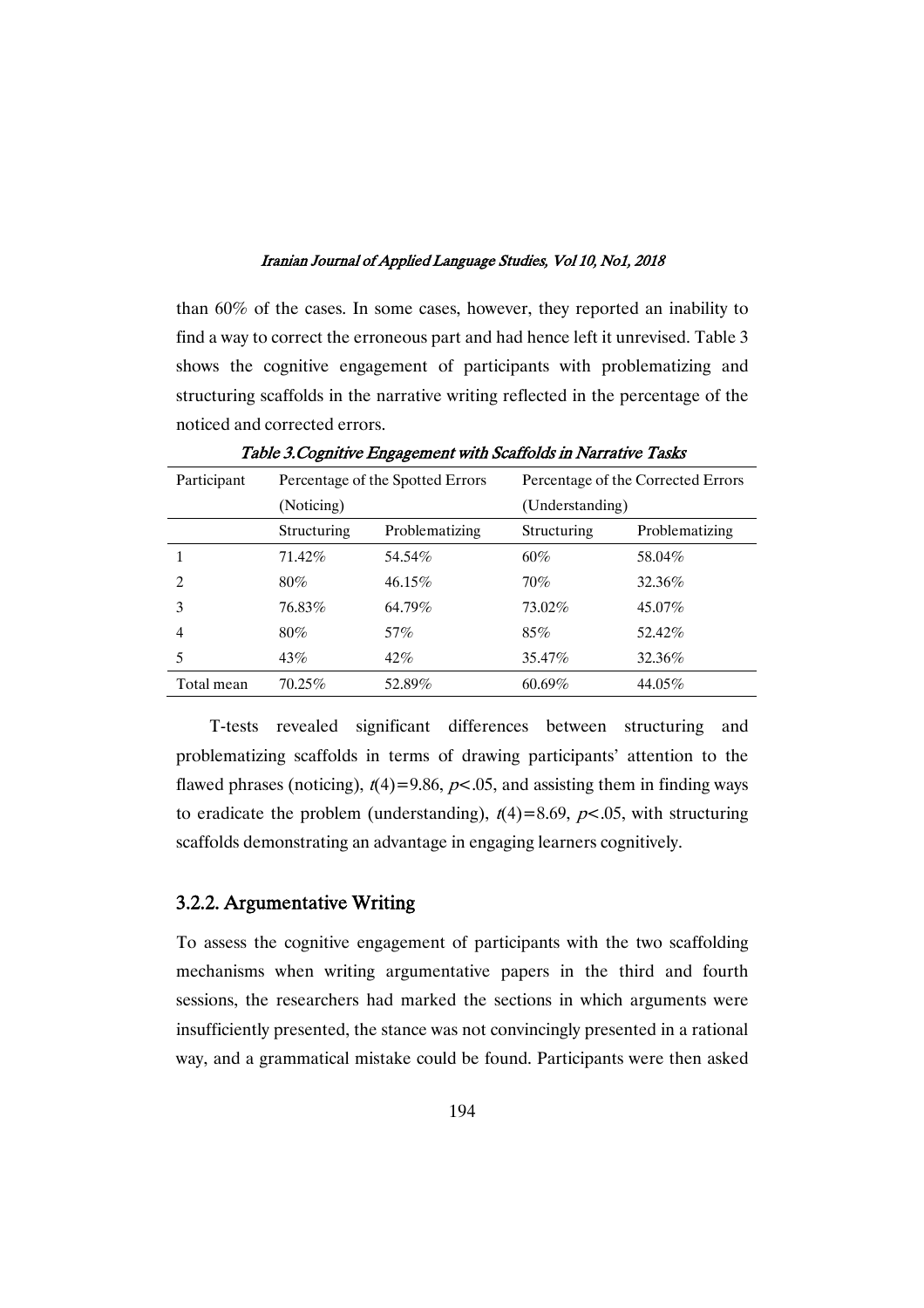to state whether scaffolds had enabled them to detect the deficiency in the aforementioned areas when revising their first draft to generate the final one, and whether they could also understand what was necessary to improve the quality of the paper with regard to those defects. The researchers highlighted the reported problems and put a check mark next to the corrected areas for the purpose of percentage calculation. Table 4 depicts the cognitive engagement of participants with scaffolds mirrored in depth of processing and the percentage of the noticed and modified erroneous sentences and instances of poor and insufficient argumentation in argumentative papers.

| Participant    | Percentage of the Spotted Errors |                | Percentage of the Corrected Errors |                |  |
|----------------|----------------------------------|----------------|------------------------------------|----------------|--|
|                | (Noticing)                       |                | (Understanding)                    |                |  |
|                | Structuring                      | Problematizing | Structuring                        | Problematizing |  |
|                | 85.45%                           | 45.41%         | 77.83%                             | 30.46%         |  |
| $\overline{c}$ | 77.08%                           | 41.37%         | 78.53%                             | 42.43%         |  |
| 3              | 57.83%                           | 36.81%         | 85.79%                             | 53.14%         |  |
| $\overline{4}$ | 68.23%                           | 20.84%         | 89.42%                             | 64.54%         |  |
| 5              | 57.13%                           | 13.74%         | 45.47%                             | 42.51\%        |  |
| Total mean     | 69.14%                           | 31.63%         | 75.40%                             | 46.61%         |  |

Table 4. Cognitive Engagement with Scaffolds in Argumentative Tasks

As illustrated in Table 4, having received structuring scaffolds, participants noticed more areas to be improved in their papers and figured out ways to promote the quality of their argumentation and the accuracy of their sentences. T-tests rendered structuring scaffolds superior in terms of making participants detect the problems(noticing),  $t(4)=6.89$ ,  $p<0.05$ , and aiding them to come up with solutions to those problems (understanding),  $t(4)=11.08$ ,  $p<.05$ .

Researchers also made use of think-aloud protocols to detect the actual use of metacognitive operations by the participants while engaged in writing the final drafts. Wenden (1991) classifies clarification (self-questioning,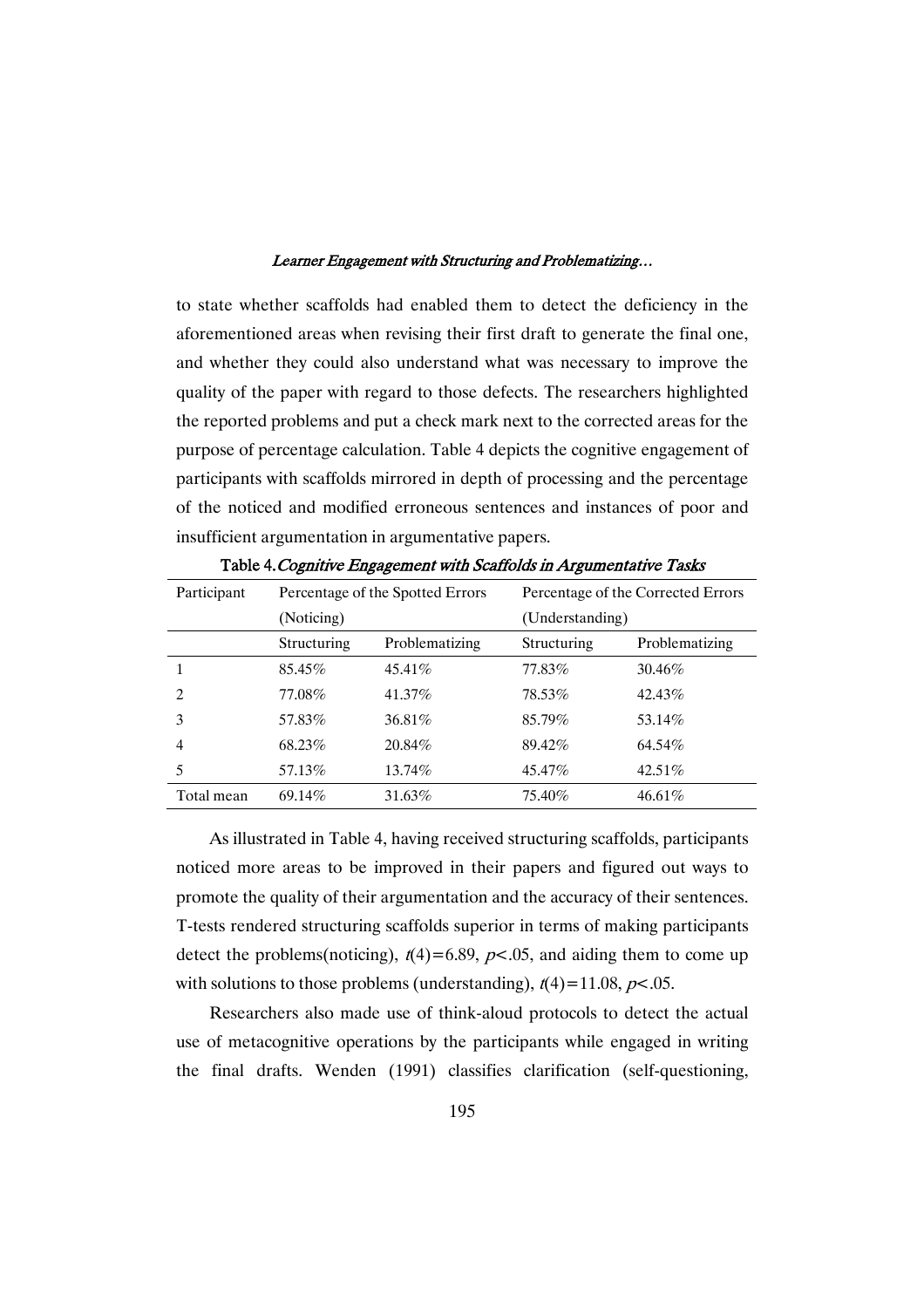hypothesizing, defining terms, and/or comparing), retrieval (rereading aloud or silently what had been written, writing in a lead-in word or expression, rereading the assigned question, and/or summarizing what had just been written), resourcing (referring to a dictionary or asking the researcher), deferral, avoidance, and verification as cognitive, and planning, monitoring, and evaluating as metacognitive strategies exploited by writers. To eliminate bias while analyzing protocols, researchers made copies out of transcribed protocols and removed the identifying information assigned numbers to participants prior to scoring. Protocols generated in the first session were separately analyzed and coded by two of the researchers who identified sections signaling cognitive and metacognitive operations using Wenden's (1991) sorting, and the inter-coder's agreement was estimated (Cohen's Kappa  $=0.79$ ). Differences were resolved through discussion, and the rest of the protocols were coded by one researcher, with the first researcher coding the protocols generated in the second session and the second researcher analyzing those produced in the third and fourth sessions. To calculate the frequency of the use of metacognitive and cognitive operations and strategies, researchers tallied the number of segments for each participant and obtained a total number in each session. Table 5 illustrates descriptive statistics pertinent to the use of cognitive and metacognitive operations in final drafts.

|      | Session 1                | Session 2     | Session 3                    | Session 3     |
|------|--------------------------|---------------|------------------------------|---------------|
|      | Problematizing scaffolds |               | <b>Structuring Scaffolds</b> |               |
|      | Narrative                | Argumentative | Narrative                    | Argumentative |
| Mean | 20.16                    | 25.79         | 46.84                        | 53.67         |
| SD   | 7.65                     | 9.64          | 11.79                        | 10.20         |

Table 5. Descriptive Statistics for Cognitive and Metacognitive Operations in Final Draft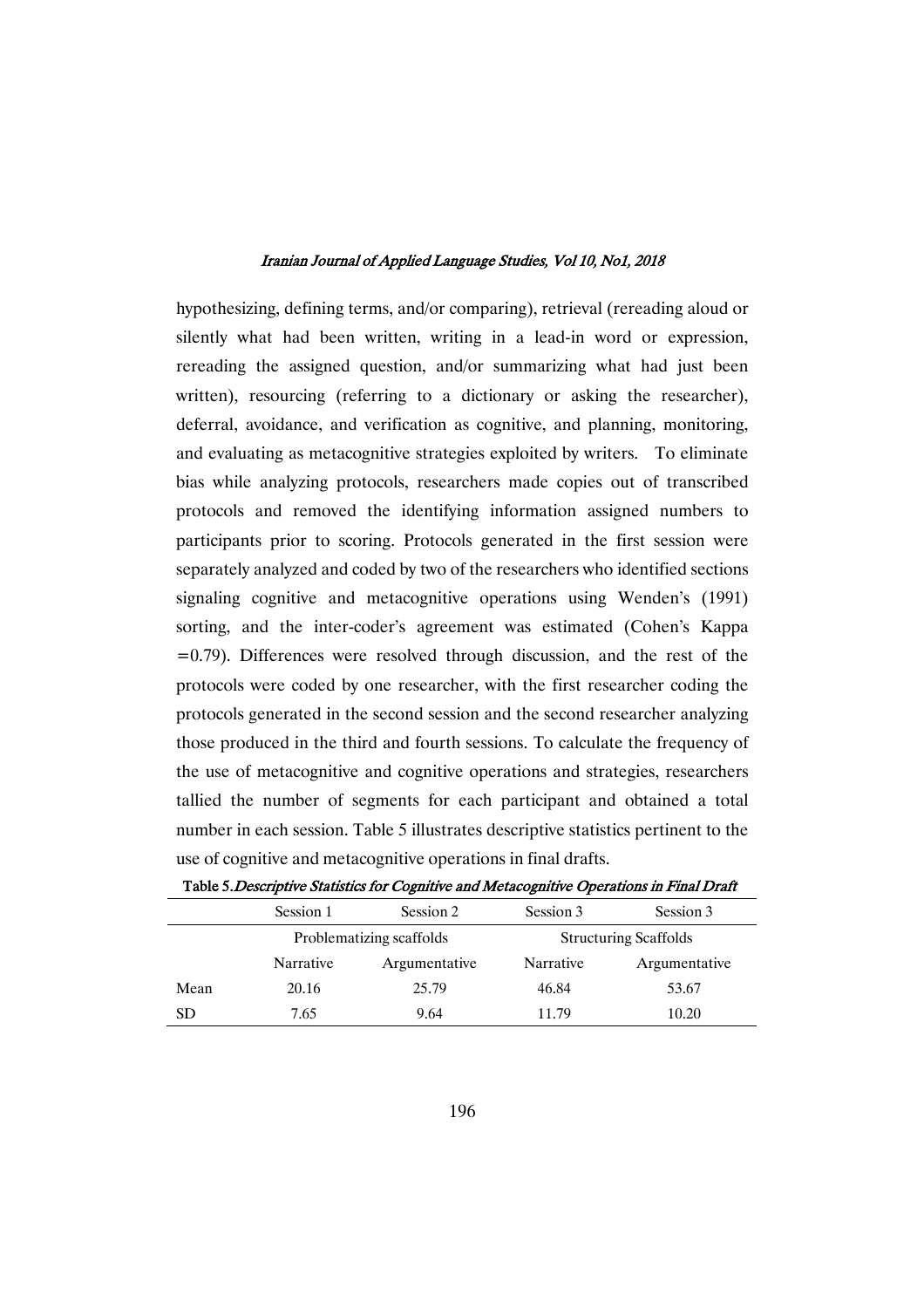Table 5 indicates that participants exploited more cognitive and metacognitive operations having received structuring scaffolds. A t-test comparing the sum of the instances reflecting the use of metacognitive and cognitive strategies in the first two sessions with the third and fourth sessions rendered the frequency of the employment of such strategies significantly higher when learners were presented with structuring scaffolds,  $t(4) = 6.13$ ,  $p<.05$ .

### 3.3.AttitudinalEngagement

The second set of questions in the interview were intended to assist the researchers in gaining insights into the affective and attitudinal changes as the result of the receiving structural and problematizing scaffolds. This section of the interview included three questions directly eliciting the immediate affective states of learners as they received scaffolds and their attitude toward the writing task in the final draft compared to the first one. In the first and second sessions when learners were presented with problematizing scaffolds out of the five participants, four stated that upon the reception of problematizing prompts they found it a brainteaser.

Two participants explicitly stated that thought-eliciting questions made them "puzzled" and "a bit confused". When asked if they had felt bad, they replied negatively, though stating that they could not define the feeling as encouraging. Participant three said she knew the questions were designed to assist her in writing, but she was not sure whether she was able to find the "right" answer to the questions in order to benefit from them. Participant one, similarly, stated that it took her a long time to decide whether she had found the "right" answer to the questions, and she felt "unable" at times. She also maintained in the first session she was not sure how she was supposed to use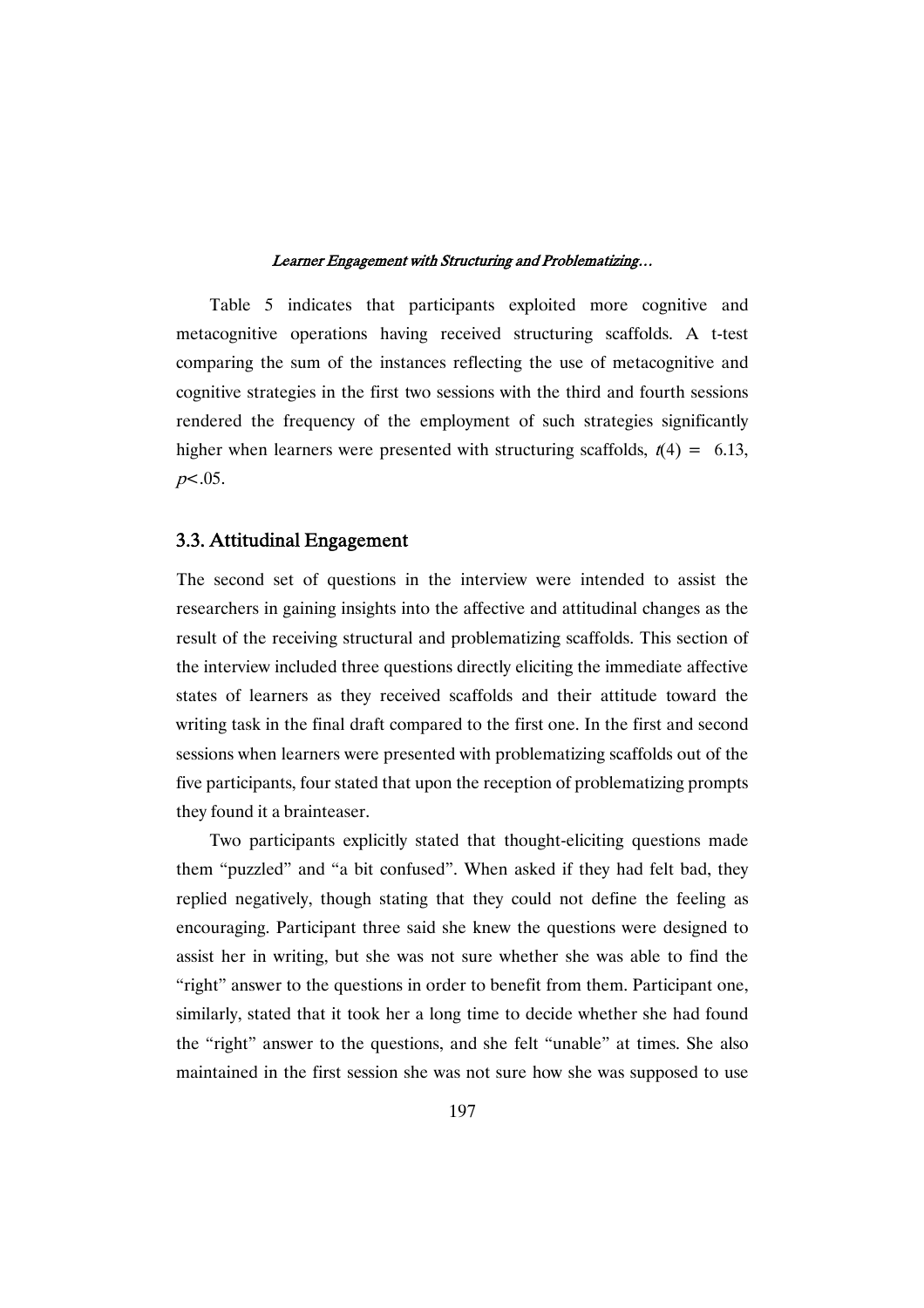the questions to improve her paper. One participant, however, reported that she liked the challenge even in the first session and believed the questions helped her "focus" on some parts of the paper and thought more deeply.

Participants' affective reaction to structuring scaffolds, however, was more positive. In the second session, they all reported having enjoyed models. They all said models and explanations could facilitate their understanding of what they were expected to generate. In the third session in which learners were presented with structuring scaffolds for the first time, all of them stated that they had a more positive attitude while generating the second draft compared to the way they felt when writing the first draft in the previous sessions, reporting that models and explanations had simplified the task for them and thus increased their confidence. Participant four reported that she felt she "could make very effective changes" having been presented with models.

Similarly, in the fourth session when learners could benefit from structuring scaffolds while writing an argumentative paper, learners iterated that the explanation considerably assisted them in improving the quality of their paper and thus gave them the opportunity to experience a sense of achievement. Participant three contended that explanations had guided her in attending to "both the content and the form" in her paper. She stated she was more confident when making revisions in the fourth session and even believed she could write argumentative essays of higher qualities in similar future cases. Overall, structuring models and explanations were found to provoke more positive feelings in participants.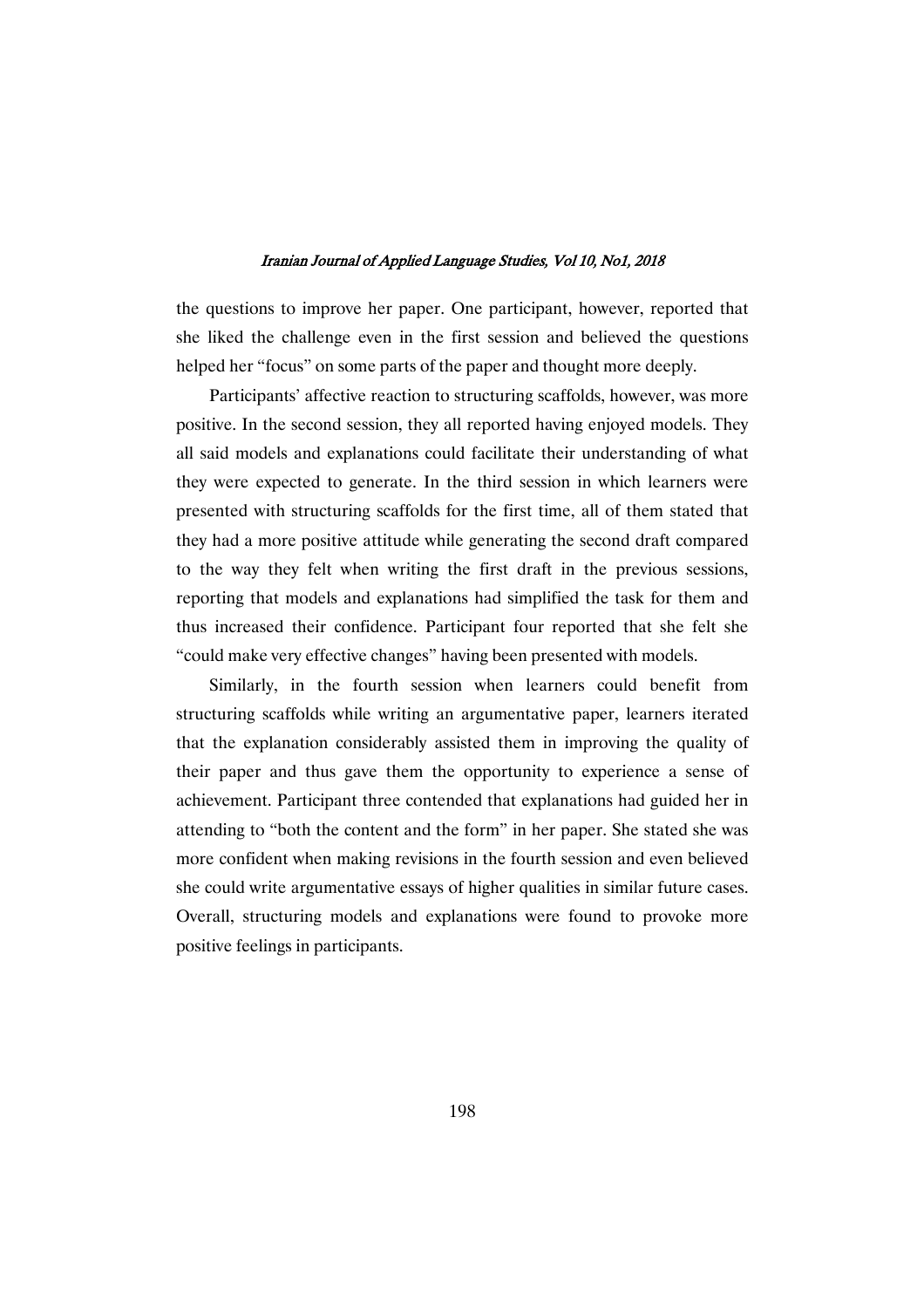## 4. Discussion and Conclusions

Hyland (2010) argued that activities for engaging with feedback are selfinitiated, and learners engage with and are motivated to use the feedback with which they feel more comfortable. The results hence, render structuring scaffolds more motivating for learners. The results also echo Sadler's (1989) perception of effective feedback. Sadler contended that for learners to benefit from feedback, they must first realize the standards of good performance and then be encouraged to compare their current performance at the desired level. This can be achieved through model provision and explanation as two central techniques in structuring scaffolds. Structuring scaffolds aimed at lowering cognitive load through simplifying the activity, and modeling was employed to illuminate how similar activity should be done, and such scaffolds proved to engage learners more behaviorally, cognitively, and affectively.

Previous research has endorsed the positive impact of modeling and vicarious experience on attitudinal variables in writing (Schunk, 2003). The obtained results hence echo previous theoretical and empirical accounts of the role of modeling on promoting an attitude toward tasks. Vicarious experience and observing others perform a task has been reported to immensely contribute to the promotion of self-efficacy beliefs (Bandura 1982; Schunk & Hanson, 1985). Observing a model performing a task will develop a higher sense of selfefficacy and positive feelings (Bandura, 1982). The results of this study corroborate those introducing teachers as helpful models in learning contexts (Schunk & Hanson, 1985) as it was found that structuring scaffolds using models could engage learners more deeply affectively, and learners mentioned models as motivating teaching techniques in interviews.

The gained results with regard to the variation of learners' attitude toward problematizing scaffolds, with one of them demonstrating more positive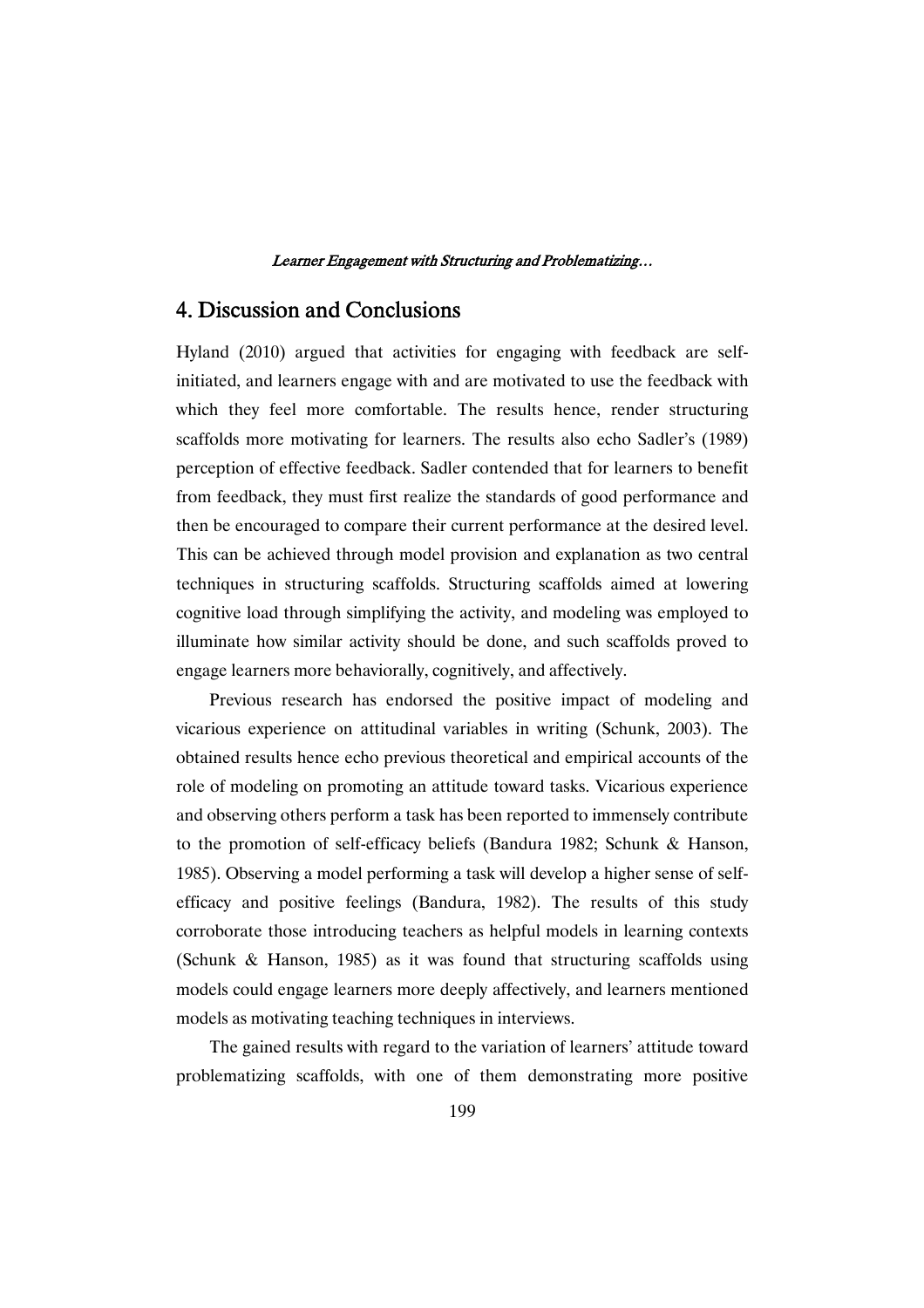attitude toward the problematizing prompts while the other had expressed discontentment with such scaffolds and a preference for structuring techniques, are in line with Han and Hyland's (2015) findings regarding individual differences in learner engagement with feedback as attributable to and concomitant with learners' beliefs and experiences about feedback and writing in another language. The fact that out of five participants, one showed a positive attitude toward problematizing scaffolds indicates that while in the majority of cases problematizing scaffolds were not linked to deep attitudinal engagement, the role of learners' idiosyncratic characteristics in stirring and triggering affective engagement should not be overlooked.

Suggesting that learners engage more deeply behaviorally, cognitively, and affectively with structuring scaffolds, findings hint to the necessity of supplementing problematizing scaffolds with structuring ones. It seems plausible to recommend the use of structuring scaffolds along with problematizing ones to ensure deeper behavioral, cognitive, and affective engagement with scaffolding techniques. This would be commensurate with both theoretical views introducing the complementarity of the two scaffolding mechanisms (Reiser, 2004) and the empirical studies reporting high achievement when the two mechanisms were offered simultaneously (Mortazavi et al., 2016, 2017). Reiser (2004) theorized that structuring and problematizing scaffolds are complementary and are thus most effective when presented alongside each other. By the same token, in a series of studies Mortazavi et al. (2016, 2017) showed that L2 writers were able to generate better texts having been offered both scaffolding mechanisms simultaneously.

Writing teachers and material developers are thus encouraged to provide opportunities in which thought-provoking questions are accompanied by more task-simplifying explanations and models. In addition, the results suggest that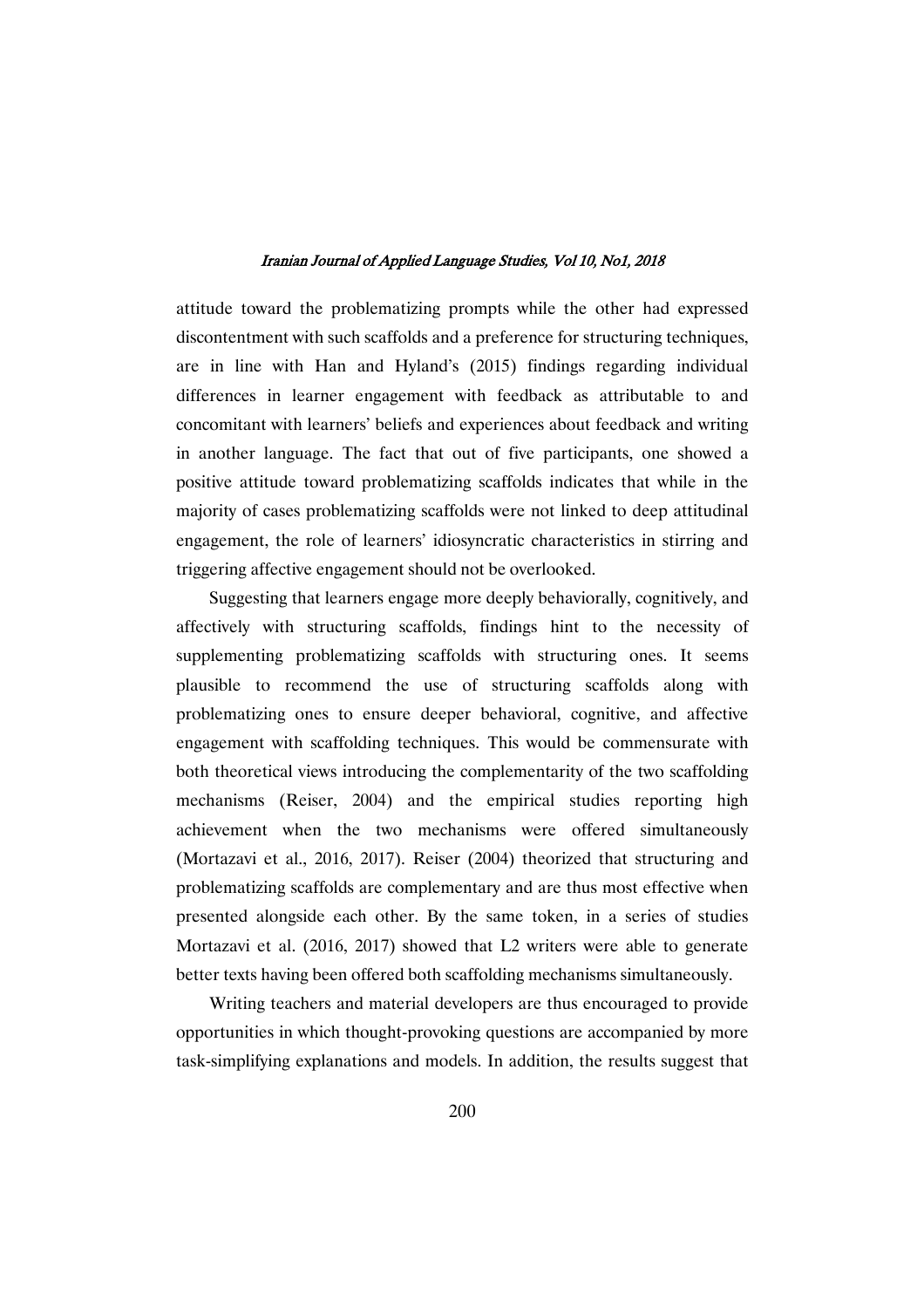the exploitation of problematizing scaffolds alone for learners demonstrating signs of demotivation and lack of affective engagement should be done with caution, and learner characteristics should be taken into consideration when opting for certain scaffolding techniques.

In the same vein, given the gained results with regard to the deeper cognitive engagement of learners with structuring scaffolds, instructors are advised to consider many factors when offering scaffolds to learners. The findings suggest that attention is required when designing scaffolds for a group of learners who do not show the ability to employ metacognitive strategies and/or notice/understand what feedback hints to. Provision of merely problematizing scaffolds does not appear to be sufficient for learners who do not possess high metacognitive skills as cognitive engagement includes three sub-components: depth of processing, as well as metacognitive and cognitive operations. Practitioners are encouraged to make use of metacognition/cognition promoting strategies while and/or prior to offering problematizing scaffolds to ensure adequate level of cognitive engagement.

The present study is expected to stir a line of research into learners' engagement with various scaffolding techniques when offered to enhance different skills. Future studies are needed to investigate whether learners engage differently with scaffolds of simplifying and problematizing nature in speaking, reading, and listening skills while learners are acquiring another language. Such studies can illuminate how and when scaffolds should be presented. These studies can explore what combination of scaffolding techniques can engage learners of certain cognitive and motivational characteristics, using multiple sources of data such as interviews and self-report along with the teacher's ratings and observation.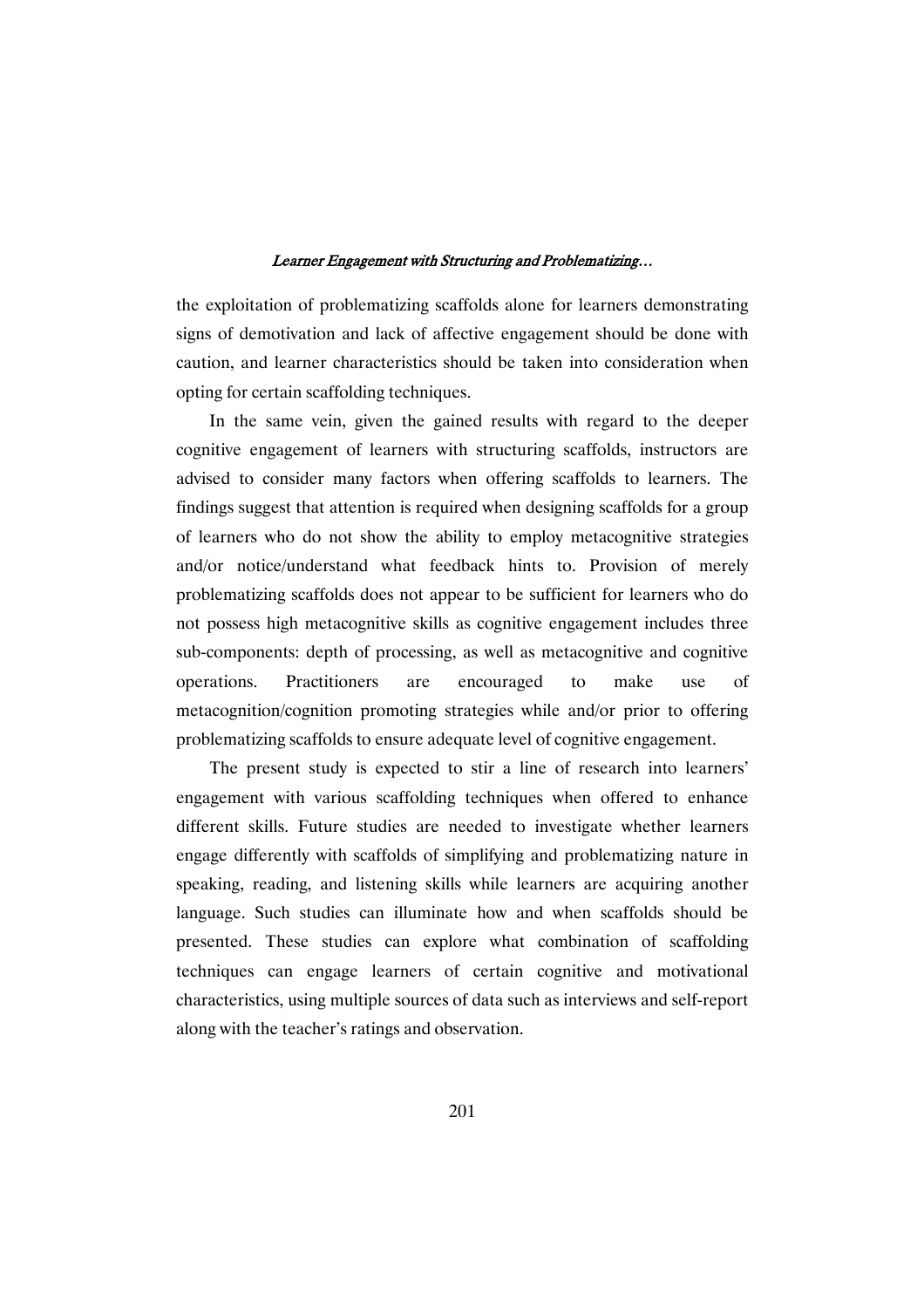## References

- Bandura, A. (1982). Self-efficacy mechanism in human agency. American Psychologist, <sup>37</sup>(2), 122–147.
- Ellis, R. (2010). A framework for studying oral and written corrective feedback. Studies in Second Language Acquisition, 32, 335–349.
- Elson, J. M. (2011). <sup>A</sup> process-genre approach to teaching argumentative writing to grade nine learners (Unpublished master's thesis). University of Rhodes, Grahamstown, South Africa.
- Finn, B., & Metcalfe, J. (2010). Scaffolding feedback to maximize long-term error correction. Memory and Cognition, <sup>38</sup> (7), 951–96.
- Flower, L., & Hayes, J. (1981). A cognitive process theory of writing. College Composition and Communication, 32, 365- 387.
- Fredricks, J. A, Blumenfled, P. C., & Paris, A. H. (2004). School engagement: Potential of the concept, state of the evidence. Review of Educational Research, <sup>74</sup>(1), 59–109.
- Han, Y., & Hyland, F. (2015). Exploring learner engagement with written corrective feedback in a Chinese tertiary EFL classroom. Journal of Second Language Writing, <sup>30</sup>, 31- 44.
- Hidi, S., &Boscolo, P. (2006). Motivation and writing. In C. MacArthur, S. Graham & J. Fitzgerald (Eds.), Handbook of writing research (pp. 144–157). New York: The Guilford Press.
- Hyland, F. (2010). Future directions in feedback on second language writing: Overview and research agenda. International Journal of English Studies, <sup>10</sup>(2), 171–182.
- Jafarigohar, M., & Mortazavi, M. (2017). The impact of scaffolding mechanisms on efl learners' individual and socially shared metacognition in writing. Reading  $\&$ Writing Quarterly, <sup>33</sup>(3), 211–225.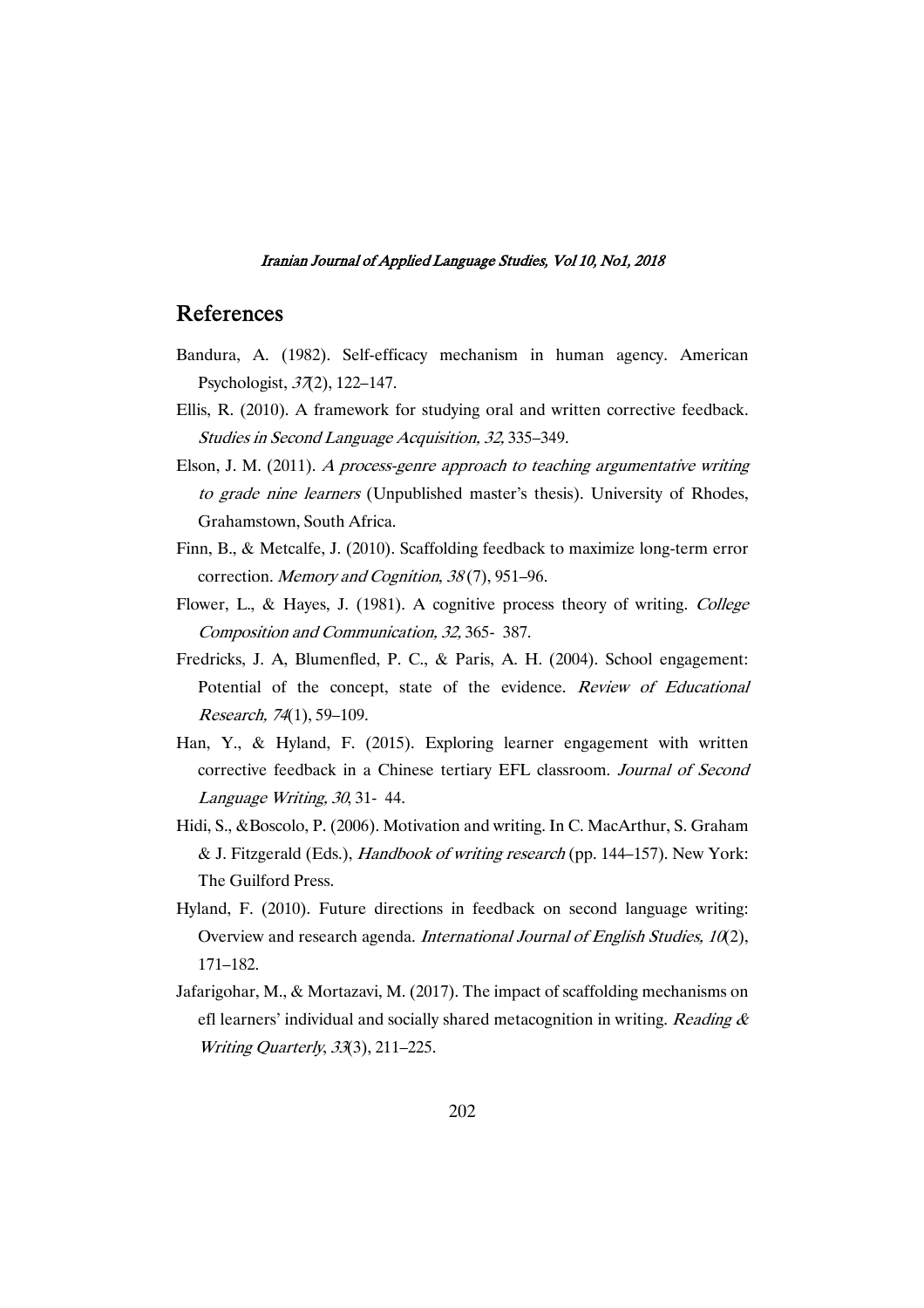- Lai, G., & Calandra, B. (2010). Examining the effects of computer-based scaffolds on novice teachers' reflective journal writing. Education Technology Research Development, <sup>58</sup>, 421–437.
- Molenaar, I., Chiu, M. M., Sleegers, P. J.C. & van Boxtel, C.A.M. (2011). Scaffolding of small groups' metacognitive activities with an avatar. Journal of Computer Supported Collaborative Learning, <sup>6</sup>(4), 601–624.
- Mortazavi, M., &Jafarigohar, M., Rouhi, A., & Soleimani, H. (2016). The effect of scaffolding through structuring and problematizing on EFL learners' writing self-regulatory skills, essay writing skill and global planning time. Quarterly Journal of Research in School and Virtual Learning, <sup>4</sup>(3), 15–26.
- Mortazavi, M., & Jafarigohar, M., & Rouhi, A. (2017). Can Scaffolding Mechanisms of Structuring and Problematizing Facilitate the Transfer of Genre-based Knowledge to Another Discourse Mode? Journal of Teaching Language Skills (JTLS), <sup>35</sup>(4), 133–156.
- Reiser, B. (2004). Scaffolding complex learning: The mechanisms of structuring and problematizing student work. The Journal of the Learning Science, <sup>13</sup>(3), 273–304.
- Sadler, D.R. (1989). Formative assessment and the design of instructional systems, Instructional Science, <sup>18</sup>, 119–144.
- Schunk, D. H. (2003). Self-efficacy for reading and writing: Influence of modeling, goal setting, and self-evaluation. *Reading & Writing Quarterly, 19*(2), 159-172.
- Schunk, D. H., & Hanson, A. R. (1985). Peer models: Influence on children's selfefficacy and achievement. Journal of Educational Psychology, <sup>77</sup>(3), 313–322.
- Vygotsky, L. (1978). Mind in society: The development of higher psychological processes. Cambridge: Harvard University Press.
- Wenden, A. L. (1991). Metacognitive strategies in L2 Writing: A case for task knowledge. In J. E. Alatis (Ed.), Georgetown university round table on languages and linguistics, (pp. 302–322). Washington, D. C.: Georgetown University Press.